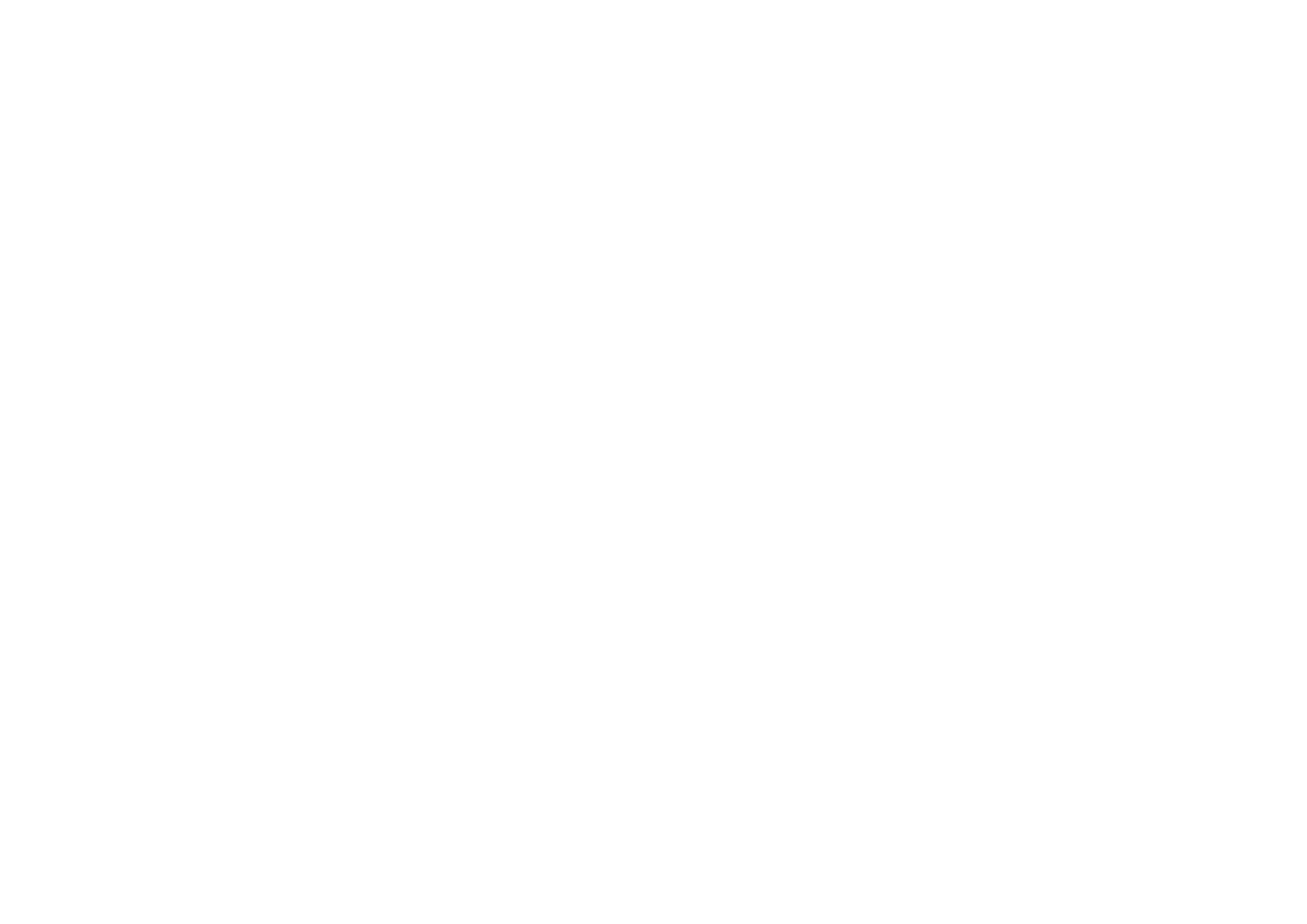|                                                                                            |                 |                |                |                 | <b>Voting intention</b> |                |                | <b>2010 Vote</b> |                 |                 | Gender                            |     |     | Age            |                |                  | <b>Social Grade</b> |                |                  | Region                   |                |                |
|--------------------------------------------------------------------------------------------|-----------------|----------------|----------------|-----------------|-------------------------|----------------|----------------|------------------|-----------------|-----------------|-----------------------------------|-----|-----|----------------|----------------|------------------|---------------------|----------------|------------------|--------------------------|----------------|----------------|
|                                                                                            |                 | Total          | Con Lab        |                 | Lib<br>Dem              | UKIP Con       |                | Lab              | Lib<br>Dem      |                 | Male Female 18-24   25-39   40-59 |     |     |                | $60+$          | ABC1             | C <sub>2</sub> DE   | London         | Rest of<br>South | <b>Midlands</b><br>Wales | North          | Scotland       |
| <b>Weighted Sample</b>                                                                     |                 | 2029           | 510 621        |                 | 151                     | 215            | 613 523        |                  | 407             | 984             | 1045                              | 241 | 513 | 694            | 580            | 1157             | 872                 | 260            | 659              | 434                      | 499            | 177            |
| <b>Unweighted Sample</b>                                                                   |                 | 2029           | 502            | 61              | 129                     | 259            | 614            | 529              |                 |                 | 995                               | 163 | 399 | 709            | 758            | 140 <sup>°</sup> | 628                 | 268            | 678              | 416                      | 500            | 167            |
|                                                                                            |                 | $\%$           | %              | $\frac{9}{6}$   | %                       | %              | %              | %                | %               | %               | %                                 | %   | %   | %              | %              | %                | %                   | %              | %                | %                        | %              | $\frac{9}{6}$  |
|                                                                                            | Feb             | Mar            |                |                 |                         |                |                |                  |                 |                 |                                   |     |     |                |                |                  |                     |                |                  |                          |                |                |
|                                                                                            | 27-28           | $6 - 7$        |                |                 |                         |                |                |                  |                 |                 |                                   |     |     |                |                |                  |                     |                |                  |                          |                |                |
| Do you think that David Cameron is doing well or badly<br>as Prime Minister?               |                 |                |                |                 |                         |                |                |                  |                 |                 |                                   |     |     |                |                |                  |                     |                |                  |                          |                |                |
| Very well                                                                                  | $5\phantom{.0}$ | $\overline{7}$ | 22             | -1              | $\mathbf{1}$            | 2              | 16             | -1               | 2               | 9               | 5                                 |     | 7   | $\overline{7}$ | 9              | 8                | 6                   | 9              | 7                | 7                        | 6              |                |
| Fairly well                                                                                | 36              | 35             | 71             | 11              | 52                      | 26             | 58             | 15               | 33              | 34              | 35                                | 42  | 32  | 27             | 43             | 40               | 27                  | 34             | 43               | 31                       | 31             | 24             |
| <b>TOTAL WELL</b>                                                                          | $-41$           | 42             | 93             | 12              | 53                      | 28             | 74             | 16               | 35              | 43              | 40                                | 43  | 39  | 34             | 52             | 48               | 33                  | 43             | 50               | 38                       | 37             | 28             |
| Fairly badly                                                                               | 28              | 29             | 5              | 40              | 28                      | 44             | 15             | 40               | 35              | 27              | 31                                | 22  | 29  | 34             | 27             | 28               | 31                  | 29             | 28               | 30                       | 28             | 35             |
| Very badly                                                                                 | 25              | 23             | $\overline{1}$ | 46              | $\sqrt{5}$              | 27             | 8              | 40               | 20              | 24              | 22                                | 19  | 24  | 27             | 18             | 19               | 27                  | 21             | 16               | 26                       | 26             | 29             |
| <b>TOTAL BADLY</b>                                                                         | 53              | 52             | $6^{\circ}$    | 86              | 33                      | 71             | 23             | 80               | 55              | 51              | 53                                | 41  | 53  | 61             | 45             | 47               | 58                  | 50             | 44               | 56                       | 54             | 64             |
| Don't know                                                                                 | 6               | $7^{\circ}$    | $\overline{1}$ | 2               | 14                      | $\mathbf{1}$   | 3              | 3                | 10 <sup>1</sup> | 6               | $\overline{7}$                    | 16  | 8   | 5              | 3              | 5                | 9                   | $\overline{7}$ | 5                | 6                        | 8              | $\overline{7}$ |
| Do you think Ed Miliband is doing well or badly as<br>leader of the Labour party?          |                 |                |                |                 |                         |                |                |                  |                 |                 |                                   |     |     |                |                |                  |                     |                |                  |                          |                |                |
| Very well                                                                                  | 3               | 3              | $\overline{1}$ | 8               | 2                       | 0              | $\overline{1}$ | 8                |                 | 4               | $\overline{2}$                    | 3   | 3   | 4              | $\overline{2}$ | $\overline{4}$   | 2                   | 3              | 1                | 3                        | 5              | 4              |
| Fairly well                                                                                | 24              | 28             | 12             | 59              | $30\,$                  | 6              | 13             | 49               | 25              | 28              | 27                                | 26  | 30  | 28             | 26             | 26               | 30                  | 30             | 22               | 30                       | 30             | 33             |
| <b>TOTAL WELL</b>                                                                          | 27              | 31             | 13             | 67              | 32                      | $6\phantom{1}$ | 14             | 57               | 26              | 32 <sub>2</sub> | 29                                | 29  | 33  | 32             | 28             | 30               | 32                  | 33             | 23               | 33                       | 35             | 37             |
| Fairly badly                                                                               | 36              | 37             | 48             | 27              | 40                      | 39             | 43             | 29               | 45              | 36              | 37                                | 31  | 38  | 37             | 38             | 41               | 32                  | 40             | 42               | 34                       | 32             | 32             |
| Very badly                                                                                 | 25              | 22             | 34             | 3               | 17                      | 46             | 37             | 9                | 18              | 24              | 20                                | 15  | 18  | 23             | 28             | 22               | 22                  | 15             | 27               | 21                       | 21             | 20             |
| <b>TOTA BADLY</b>                                                                          | 61              | 59             | 82             | 30 <sup>°</sup> | 57                      | 85             | 80             | 38               | 63              | 60              | 57                                | 46  | 56  | 60             | 66             | 63               | 54                  | 55             | 69               | 55                       | 53             | 52             |
| Don't know                                                                                 | 12              | 11             | 5              | 3               | 11                      | 9              | $\overline{7}$ | 5                | 11              | 8               | 13                                | 25  | 12  | 8              | 6              | 8                | 14                  | 11             | 8                | 12                       | 12             | 11             |
| Do you think that Nick Clegg is doing well or badly as<br>leader of the Liberal Democrats? |                 |                |                |                 |                         |                |                |                  |                 |                 |                                   |     |     |                |                |                  |                     |                |                  |                          |                |                |
| Very well                                                                                  | $\overline{2}$  | $\mathbf{2}$   | 3              | -1              | 11                      | 0              | -3             | -1               | 4               | $\overline{2}$  | 2                                 |     | 4   | 1              | $\overline{2}$ | $\overline{2}$   |                     | 5              | $\mathbf{1}$     | 1                        | $\overline{2}$ |                |
| Fairly well                                                                                | 17              | 18             | 31             | 8               | 51                      | $\overline{7}$ | 25             | 10               | 20              | 18              | 18                                | 16  | 16  | 19             | 19             | 21               | 14                  | 19             | 23               | 14                       | 15             | 14             |
| <b>TOTAL WELL</b>                                                                          | 19              | 20             | 34             | 9               | 62                      | $\overline{7}$ | 28             | 11               | 24              | 20              | 20                                | 17  | 20  | 20             | 21             | 23               | 15                  | 24             | 24               | 15                       | 17             | 15             |
| Fairly badly                                                                               | 30              | 31             | 34             | 32              | 28                      | 25             | 27             | 32               | 38              | 28              | 33                                | 34  | 30  | 32             | 28             | 32               | 29                  | 32             | 31               | 32                       | 26             | 36             |
| Very badly                                                                                 | 40              | 40             | 27             | 56              | $\mathbf{3}$            | 64             | 38             | 53               | 29              | 45              | 35                                | 29  | 38  | 41             | 44             | 38               | 42                  | 36             | 37               | 41                       | 46             | 37             |
| <b>TOTAL BADLY</b>                                                                         | 70              | 71             | 61             | 88              | 31                      | 89             | 65             | 85               | 67              | 73              | 68                                | 63  | 68  | 73             | 72             | 70               | 71                  | 68             | 68               | 73                       | 72             | 73             |
| Don't know                                                                                 | 10              | 10             | 5              | 3               | 8                       | 3              | $\overline{7}$ | 5                | 9               | 8               | 12                                | 20  | 13  | $\overline{7}$ | 6              | 6                | 14                  | 9              | $\overline{7}$   | 12                       | 11             | 11             |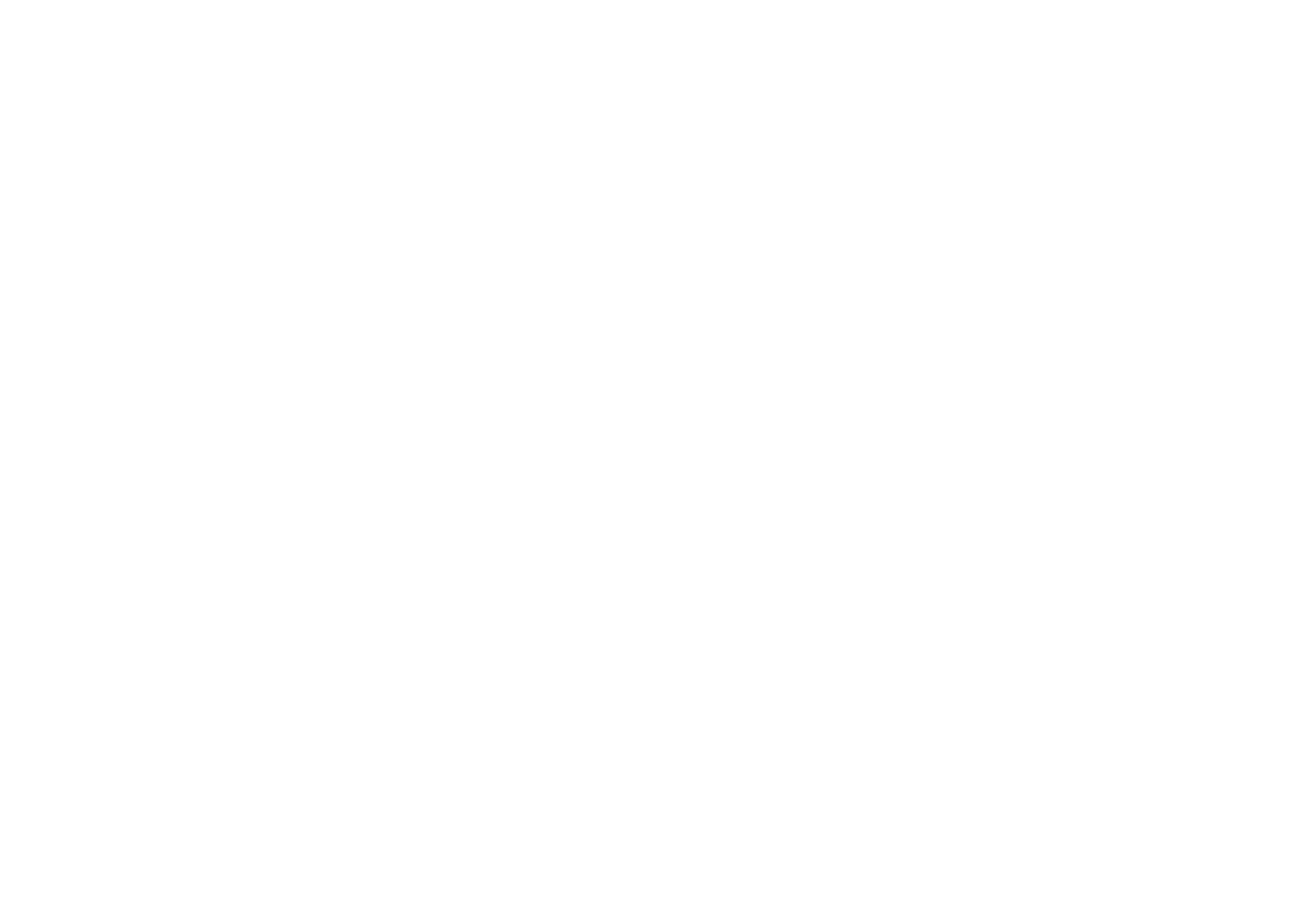|                                                                                                              |                |                   |                 |                |                         |                |                 | 2010 Vote       |                 |                         |                                       |                |                |                |                         |                 | <b>Social Grade</b> |                |                  |                          |                |                |
|--------------------------------------------------------------------------------------------------------------|----------------|-------------------|-----------------|----------------|-------------------------|----------------|-----------------|-----------------|-----------------|-------------------------|---------------------------------------|----------------|----------------|----------------|-------------------------|-----------------|---------------------|----------------|------------------|--------------------------|----------------|----------------|
|                                                                                                              |                |                   |                 |                | <b>Voting intention</b> |                |                 |                 |                 |                         | Gender                                |                |                | Age            |                         |                 |                     |                |                  | Region                   |                |                |
|                                                                                                              |                | Total             | Con Lab         |                | Lib<br>Dem              | UKIP Con       |                 | Lab             | Lib<br>Dem      |                         | Male   Female   18-24   25-39   40-59 |                |                |                | 60+                     | ABC1            | C <sub>2</sub> DE   | London         | Rest of<br>South | <b>Midlands</b><br>Wales |                | North Scotland |
| <b>Weighted Sample</b>                                                                                       |                | 2029              | 510 621         |                | 151                     | 215 613 523    |                 |                 | 407             | 984                     | 1045                                  | 241            | 513            | 694            | 580                     | 1157            | 872                 | 260            | 659              | 434                      | 499            | 177            |
| <b>Unweighted Sample</b>                                                                                     |                | 2029              |                 | 61             |                         |                | 614             | 529             | 422             |                         | 995                                   | 163            | 399            | 709            | 758                     | 140'            | 628                 | 268            | 678              | 416                      | 500            | 167            |
|                                                                                                              |                | $\%$              | %               | %              | %                       | %              | %               | %               | %               | $\%$                    | $\frac{0}{0}$                         | %              | %              | %              | %                       | $\%$            | %                   | $\frac{9}{6}$  | $\frac{0}{0}$    | %                        | %              | %              |
|                                                                                                              | Feb            | Mar               |                 |                |                         |                |                 |                 |                 |                         |                                       |                |                |                |                         |                 |                     |                |                  |                          |                |                |
|                                                                                                              | 27-28          | $6 - 7$           |                 |                |                         |                |                 |                 |                 |                         |                                       |                |                |                |                         |                 |                     |                |                  |                          |                |                |
| Do you think the Conservative and Liberal Democrat<br>coalition partners are working together well or badly? |                |                   |                 |                |                         |                |                 |                 |                 |                         |                                       |                |                |                |                         |                 |                     |                |                  |                          |                |                |
| Very well                                                                                                    | $\overline{2}$ | $\mathbf{1}$      | 4               | $\Omega$       | 4                       | 1              | $\overline{2}$  | 0               | $\overline{2}$  | $\overline{\mathbf{c}}$ |                                       | $\overline{2}$ | -1             | -1             | 2                       | $\overline{2}$  | -1                  | $\overline{2}$ | $\overline{2}$   | 1                        | $\overline{1}$ |                |
| Fairly well                                                                                                  | 28             | 31                | 64              | 12             | 61                      | 16             | 50              | 14              | 35              | 35                      | 27                                    | 35             | 27             | 30             | 34                      | 37              | 23                  | 35             | 38               | 28                       | 25             | 24             |
| <b>TOTAL WELL</b>                                                                                            | 30             | 32 <sub>2</sub>   | 68              | 12             | 65                      | 17             | 52              | 14              | 37              | 37                      | 28                                    | 37             | 28             | 31             | 36                      | 39              | 24                  | 37             | 40               | 29                       | 26             | 25             |
| Fairly badly                                                                                                 | 35             | 33                | 25              | 38             | 27                      | 42             | 28              | 38              | 33              | 32                      | 33                                    | 26             | 34             | 33             | 34                      | 34              | 31                  | 34             | 31               | 31                       | 34             | 35             |
| Very badly                                                                                                   | 26             | 26                | $5\phantom{.0}$ | 47             | $\overline{\mathbf{1}}$ | 38             | 15              | 42              | 20              | 25                      | 26                                    | 19             | 25             | 29             | 25                      | 22              | 31                  | 20             | 22               | 29                       | 30             | 28             |
| <b>TOTAL BADLY</b>                                                                                           | 61             | 59                | 30 <sub>o</sub> | 85             | 28                      | 80             | 43              | 80              | 53              | 57                      | 59                                    | 45             | 59             | 62             | 59                      | 56              | 62                  | 54             | 53               | 60                       | 64             | 63             |
| Don't know                                                                                                   | 8              | 9                 | $\overline{2}$  | 3              | $\overline{7}$          | 3 <sup>1</sup> | 5               | 5               | 10 <sup>1</sup> | $\overline{7}$          | 12                                    | 18             | 14             | 6              | 5                       | 6               | 14                  | 9              | 8                | 12                       | 9              | 11             |
| Do you think this coalition government is good or bad<br>for people like you?                                |                |                   |                 |                |                         |                |                 |                 |                 |                         |                                       |                |                |                |                         |                 |                     |                |                  |                          |                |                |
| Very good                                                                                                    | $\overline{2}$ | $\overline{2}$    | 4               |                | 8                       | 0              | 3               | -1              | 3               | $\overline{2}$          | $\overline{2}$                        | $\overline{2}$ | $\overline{2}$ | $\overline{2}$ | $\overline{\mathbf{c}}$ | 3               | -1                  | $\overline{2}$ | 3                | $\overline{2}$           | $\overline{2}$ | 1              |
| Fairly good                                                                                                  | 18             | 18                | 40              | 3              | 41                      | 8              | 28              | $5\phantom{.0}$ | 24              | 20                      | 15                                    | 15             | 17             | 16             | 21                      | 22              | 12                  | 23             | 20               | 15                       | 16             | 13             |
| <b>TOTAL GOOD</b>                                                                                            | 20             | 20                | 44              | $\overline{4}$ | 49                      | 8              | 31              | $6\phantom{1}6$ | 27              | 22                      | 17                                    | 17             | 19             | 18             | 23                      | 25              | 13                  | 25             | 23               | 17                       | 18             | 14             |
| Fairly bad                                                                                                   | 27             | 26                | 24              | 27             | 18                      | 34             | $\overline{28}$ | 28              | 24              | 25                      | 28                                    | 18             | 26             | 28             | 28                      | 26              | 26                  | 23             | 27               | 24                       | 28             | 31             |
| Very bad                                                                                                     | 27             | 26                | 5               | 51             | $\overline{1}$          | 35             | 15              | 45              | 20              | 26                      | 25                                    | 17             | 23             | 31             | 25                      | 22              | 31                  | 21             | 21               | 28                       | 31             | 29             |
| <b>TOTAL BAD</b>                                                                                             | 54             | 52                | 29              | 78             | 19                      | 69             | 43              | 73              | 44              | 51                      | 53                                    | 35             | 49             | 59             | 53                      | 48              | 57                  | 44             | 48               | 52                       | 59             | 60             |
| Doesn't make much difference either way                                                                      | 20             | $22 \overline{ }$ | 24              | 15             | 22                      | 23             | 22              | 15              | 23              | 22                      | 23                                    | 33             | 23             | 19             | 22                      | 22              | 23                  | 24             | 26               | 23                       | 18             | 19             |
| Don't know                                                                                                   | 6              | 6                 | 3               | $\overline{2}$ | 10                      | $\mathbf{1}$   | 3               | 6               | $\overline{7}$  | 5                       | $\overline{7}$                        | 15             | 9              | 3              | 3                       | $5\phantom{.0}$ | $\overline{7}$      | 6              | 4                | $\overline{7}$           | 6              | 8              |
| Do you think the coalition government is managing the<br>economy well or badly?                              |                |                   |                 |                |                         |                |                 |                 |                 |                         |                                       |                |                |                |                         |                 |                     |                |                  |                          |                |                |
| Very well                                                                                                    | 8              | 6                 | 20              |                | $\overline{7}$          | 5              | 17              | $\overline{1}$  | $\overline{c}$  | 9                       | 4                                     | 4              | 5              | 5              | 10                      | 8               | 4                   | 8              | 6                | $\overline{7}$           | 6              | 5              |
| Fairly well                                                                                                  | 33             | 35                | 72              | 15             | 51                      | 31             | 56              | 16              | 37              | 37                      | 33                                    | 34             | 31             | 31             | 44                      | 41              | 27                  | 37             | 44               | 30                       | 30             | 24             |
| <b>TOTAL WELL</b>                                                                                            | 41             | 41                | 92              | 16             | 58                      | 36             | 73              | 17              | 39              | 46                      | 37                                    | 38             | 36             | 36             | 54                      | 49              | 31                  | 45             | 50               | 37                       | 36             | 29             |
| Fairly badly                                                                                                 | 30             | 31                | 6               | 46             | 26                      | 38             | 15              | 44              | 37              | 28                      | 34                                    | 28             | 34             | 35             | 26                      | 27              | 36                  | 30             | 27               | 36                       | 32             | 38             |
| Very badly                                                                                                   | 20             | 18                | $\overline{1}$  | 35             | $\overline{2}$          | 22             | 8               | 31              | 13              | 17                      | 18                                    | 10             | 17             | 23             | 15                      | 16              | 19                  | 14             | 13               | 18                       | 22             | 25             |
| <b>TOTAL BADLY</b>                                                                                           | 50             | 49                | $\overline{7}$  | 81             | 28                      | 60             | 23              | 75              | 50              | 45                      | 52                                    | 38             | 51             | 58             | 41                      | 43              | 55                  | 44             | 40               | 54                       | 54             | 63             |
| Don't know                                                                                                   | 9              | 10                | $\sqrt{2}$      | 5              | 14                      | 4              | 5               | $\overline{7}$  | 11              | 9                       | 11                                    | 24             | 13             | $\overline{7}$ | 5                       | 8               | 13                  | 10             | 10               | 10                       | 11             | 9              |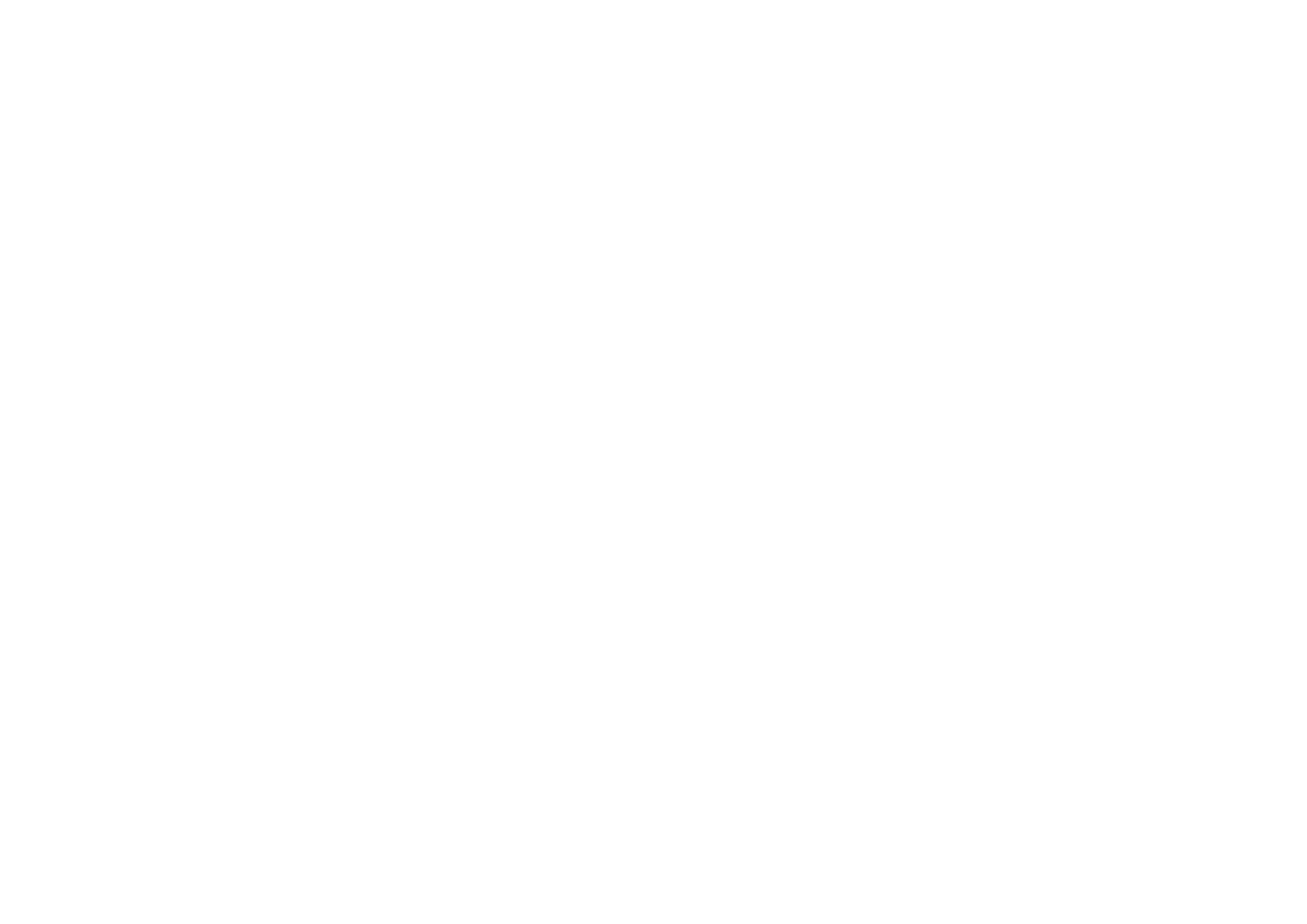|                                                                                                                                               |                      |                      |              |                   | <b>Voting intention</b> |                 |                      | <b>2010 Vote</b>  |                      |                      | Gender                                |                |                               | Age                |                      |                      | <b>Social Grade</b> |                      |                      | Region               |                      |             |
|-----------------------------------------------------------------------------------------------------------------------------------------------|----------------------|----------------------|--------------|-------------------|-------------------------|-----------------|----------------------|-------------------|----------------------|----------------------|---------------------------------------|----------------|-------------------------------|--------------------|----------------------|----------------------|---------------------|----------------------|----------------------|----------------------|----------------------|-------------|
|                                                                                                                                               |                      | Total                | Con   Lab    |                   | Lib                     | UKIP Con        |                      | Lab               | Lib                  |                      | Male   Female   18-24   25-39   40-59 |                |                               |                    | $60+$                | ABC1                 | C <sub>2</sub> DE   | London               | Rest of              | <b>Midlands</b>      | <b>North</b>         | Scotland    |
|                                                                                                                                               |                      |                      |              |                   | Dem                     |                 |                      |                   | Dem                  |                      |                                       |                |                               |                    |                      |                      |                     |                      | South                | Wales                |                      |             |
| <b>Weighted Sample</b>                                                                                                                        |                      | 2029                 | 510 621      |                   | 151 215 613             |                 |                      | 523               | 407                  | 984                  | 1045                                  | 241            | 513                           | 694                | 580                  | 1157                 | 872                 | 260                  | 659                  | 434                  | 499                  | 177         |
| <b>Unweighted Sample</b>                                                                                                                      |                      | 2029<br>%            | %            | %                 | 129<br>%                | %               | %                    | %                 | 422<br>$\frac{0}{0}$ | 03<br>$\frac{0}{0}$  | 995<br>$\frac{0}{0}$                  | 163<br>$\%$    | 399<br>%                      | 709<br>%           | 758<br>$\frac{0}{0}$ | 40 <sup>°</sup><br>% | 628<br>%            | 268<br>$\frac{0}{0}$ | 678<br>$\frac{0}{0}$ | 416<br>$\frac{0}{2}$ | 500<br>%             | 167<br>$\%$ |
|                                                                                                                                               |                      |                      |              |                   |                         |                 |                      |                   |                      |                      |                                       |                |                               |                    |                      |                      |                     |                      |                      |                      |                      |             |
|                                                                                                                                               | Feb                  | Mar                  |              |                   |                         |                 |                      |                   |                      |                      |                                       |                |                               |                    |                      |                      |                     |                      |                      |                      |                      |             |
|                                                                                                                                               | $27 - 28$            | $6 - 7$              |              |                   |                         |                 |                      |                   |                      |                      |                                       |                |                               |                    |                      |                      |                     |                      |                      |                      |                      |             |
| In your opinion how good or bad is the state of                                                                                               |                      |                      |              |                   |                         |                 |                      |                   |                      |                      |                                       |                |                               |                    |                      |                      |                     |                      |                      |                      |                      |             |
| Britain's economy at the moment?                                                                                                              |                      |                      |              |                   |                         |                 |                      |                   |                      |                      |                                       |                |                               |                    |                      |                      |                     |                      |                      |                      |                      |             |
| Very good                                                                                                                                     | $\overline{2}$       | $\overline{1}$       | 2            | 0                 | -1                      | 0               | $\overline{2}$       | 0                 | 0                    | $\overline{1}$       | $\mathbf{1}$                          | -1             | 1                             | 0                  | 1                    | -1                   | 0                   | $\overline{2}$       | $\overline{1}$       | 1                    | $\overline{1}$       | 1           |
| Quite good                                                                                                                                    | 17                   | 18                   | 45           | $\sqrt{5}$        | 22                      | 12 <sup>1</sup> | 35                   | 4                 | 15                   | 21                   | 15                                    | 15             | 15                            | 15                 | 25                   | 21                   | 13                  | 21                   | 22                   | 15                   | 16                   | 11          |
| <b>TOTAL GOOD</b>                                                                                                                             | 19                   | 19                   | 47           | 5                 | 23                      | 12              | 37                   | 4                 | 15                   | 22                   | 16                                    | 16             | 16                            | 15                 | 26                   | 22                   | 13                  | 23                   | 23                   | 16                   | 17                   | 12          |
| Neither good nor bad                                                                                                                          | 32                   | 31                   | 35           | 32                | 39                      | 28              | 30                   | 34                | 31                   | 33                   | 29                                    | 33             | 32                            | 28                 | 33                   | 33                   | 29                  | 35                   | 34                   | 29                   | 28                   | 28          |
| Quite bad                                                                                                                                     | 33                   | 32                   | 14           | 43                | 22                      | 40              | 26                   | 38                | 36                   | 28                   | 37                                    | 28             | 34                            | 35                 | 30                   | 30                   | 35                  | 26                   | 30                   | 31                   | 35                   | 44          |
| Very bad                                                                                                                                      | 13                   | 12                   | 3            | 18                | 9                       | 17              | 6                    | 20                | 9                    | 12                   | 13                                    | 8              | 11                            | 17                 | 9                    | 11                   | 14                  | 10                   | 8                    | 15                   | 16                   | 13          |
| <b>TOTAL BAD</b>                                                                                                                              | 46                   | 44                   | 17           | 61                | 31                      | 57              | 32                   | 58                | 45                   | 40                   | 50                                    | 36             | 45                            | 52                 | 39                   | 41                   | 49                  | 36                   | 38                   | 46                   | 51                   | 57          |
| Don't know                                                                                                                                    | 3                    | 6                    | $\mathbf 0$  | $\mathbf{1}$      | $\overline{7}$          | $\overline{4}$  | $\overline{2}$       | 3                 | 8                    | 5                    | 6                                     | 16             | 8                             | $\overline{4}$     | $\overline{2}$       | 3                    | 8                   | 6                    | 5                    | 8                    | 6                    | 3           |
| How do you think the financial situation of your<br>household will change over the next 12 months?<br>Get a lot better<br>Get a little better | $\overline{2}$<br>15 | $\overline{2}$<br>15 | 4<br>$26\,$  | $\mathbf 0$<br>11 | $\mathbf{1}$<br>26      | 0<br>10         | $\overline{2}$<br>22 | $\mathbf 0$<br>10 | 1<br>16              | $\overline{c}$<br>17 | $\mathbf{1}$<br>13                    | 5<br>17        | $\overline{\mathbf{c}}$<br>21 | $\mathbf{1}$<br>11 | $\mathbf{1}$<br>13   | 3<br>18              | -1<br>10            | 3<br>24              | $\mathbf{1}$<br>14   | $\overline{2}$<br>11 | $\overline{1}$<br>15 | 1<br>17     |
| <b>TOTAL BETTER</b>                                                                                                                           | 17                   | 17                   | 30           | 11                | 27                      | 10              | 24                   | 10                | 17                   | 19                   | 14                                    | 22             | 23                            | 12                 | 14                   | 21                   | 11                  | 27                   | 15                   | 13                   | 16                   | 18          |
| Stay about the same                                                                                                                           | 39                   | 41                   | 48           | 37                | 47                      | 37              | 43                   | 37                | 44                   | 41                   | 40                                    | 41             | 36                            | 38                 | 47                   | 43                   | 38                  | 37                   | 41                   | 41                   | 44                   | 35          |
| Get a little worse                                                                                                                            | 27                   | 28                   | 19           | 35                | 16                      | 36              | 24                   | 36                | 25                   | 23                   | 32                                    | 19             | 24                            | 31                 | 31                   | 25                   | 32                  | 20                   | 28                   | 31                   | 28                   | 32          |
| Get a lot worse                                                                                                                               | 10 <sup>10</sup>     | 10                   | 2            | 15                | 8                       | 13              | 6                    | 14                | 9                    | 9                    | 10                                    | $\overline{4}$ | 8                             | 15                 | $\overline{7}$       | $\overline{7}$       | 13                  | 9                    | 10                   | 10                   | 9                    | 10          |
| <b>TOTAL WORSE</b>                                                                                                                            | 37                   | 38                   | 21           | 50                | 24                      | 49              | 30                   | 50                | 34                   | 32                   | 42                                    | 23             | 32                            | 46                 | 38                   | 32                   | 45                  | 29                   | 38                   | 41                   | 37                   | 42          |
| Don't know                                                                                                                                    | $6\phantom{1}$       | 5                    | $\mathbf{1}$ | 2                 | $\overline{2}$          | 4               | $\sqrt{3}$           | $\overline{4}$    | 6                    | 6                    | 5                                     | 15             | 8                             | 4                  | $\mathbf{1}$         | 5                    | 6                   | $\overline{7}$       | 6                    | 6                    | $\overline{4}$       | 5           |
|                                                                                                                                               | March                | Mar                  |              |                   |                         |                 |                      |                   |                      |                      |                                       |                |                               |                    |                      |                      |                     |                      |                      |                      |                      |             |
|                                                                                                                                               | $4 - 5$              | $6 - 7$              |              |                   |                         |                 |                      |                   |                      |                      |                                       |                |                               |                    |                      |                      |                     |                      |                      |                      |                      |             |
| From what you have seen or heard about the situation                                                                                          |                      |                      |              |                   |                         |                 |                      |                   |                      |                      |                                       |                |                               |                    |                      |                      |                     |                      |                      |                      |                      |             |
| in Ukraine do you think Russia's intervention is or is<br>not justified?                                                                      |                      |                      |              |                   |                         |                 |                      |                   |                      |                      |                                       |                |                               |                    |                      |                      |                     |                      |                      |                      |                      |             |
| Is justified                                                                                                                                  | 8                    | 11                   | 10           | 11                | 10                      | 20              | 12                   | 10                | 8                    | 15                   | $\overline{7}$                        | 9              | 12                            | 10                 | 11                   | 13                   | 9                   | 14                   | 11                   | 11                   | 8                    | 13          |
| Is not justified                                                                                                                              | 65                   | 67                   | 71           | 73                | 78                      | 58              | 68                   | 72                | 73                   | 69                   | 65                                    | 58             | 64                            | 71                 | 69                   | 67                   | 68                  | 68                   | 69                   | 65                   | 68                   | 62          |
| Don't know                                                                                                                                    | 27                   | 22                   | 19           | 16                | 12                      | 22 <sub>1</sub> | 20                   | 18                | 19                   | 16                   | 28                                    | 32             | 24                            | 19                 | 20                   | 21                   | 24                  | 17                   | 20                   | 25                   | 23                   | 26          |
| Generally speaking, who do you have more sympathy<br>for?                                                                                     |                      |                      |              |                   |                         |                 |                      |                   |                      |                      |                                       |                |                               |                    |                      |                      |                     |                      |                      |                      |                      |             |
| The Russian government                                                                                                                        |                      | 3                    | 3            | 3                 | -1                      | 6               | 3                    | 2                 | 2                    | 4                    | 2                                     | 3              | 3                             | 3                  | 2                    | 3                    | 2                   | 5                    | 3                    |                      | 2                    | 2           |
| The new Ukrainian government                                                                                                                  |                      | 50                   | 50           | 58                | 65                      | 46              | 51                   | 53                | 55                   | 54                   | 46                                    | 40             | 46                            | 52                 | 54                   | 51                   | 48                  | 57                   | 53                   | 44                   | 47                   | 50          |
| Neither                                                                                                                                       |                      | 34                   | 35           | 30                | 23                      | 39              | 35                   | 32                | $30\,$               | 35                   | 33                                    | 32             | 35                            | 33                 | 35                   | 33                   | 34                  | 28                   | 34                   | 34                   | 36                   | 33          |
| Don't know                                                                                                                                    |                      | 14                   | 12           | 9                 | 10                      | 10              | 11                   | 12                | 13                   | 8                    | 19                                    | 25             | 16                            | 12                 | 9                    | 13                   | 15                  | 10                   | 11                   | 20                   | 14                   | 14          |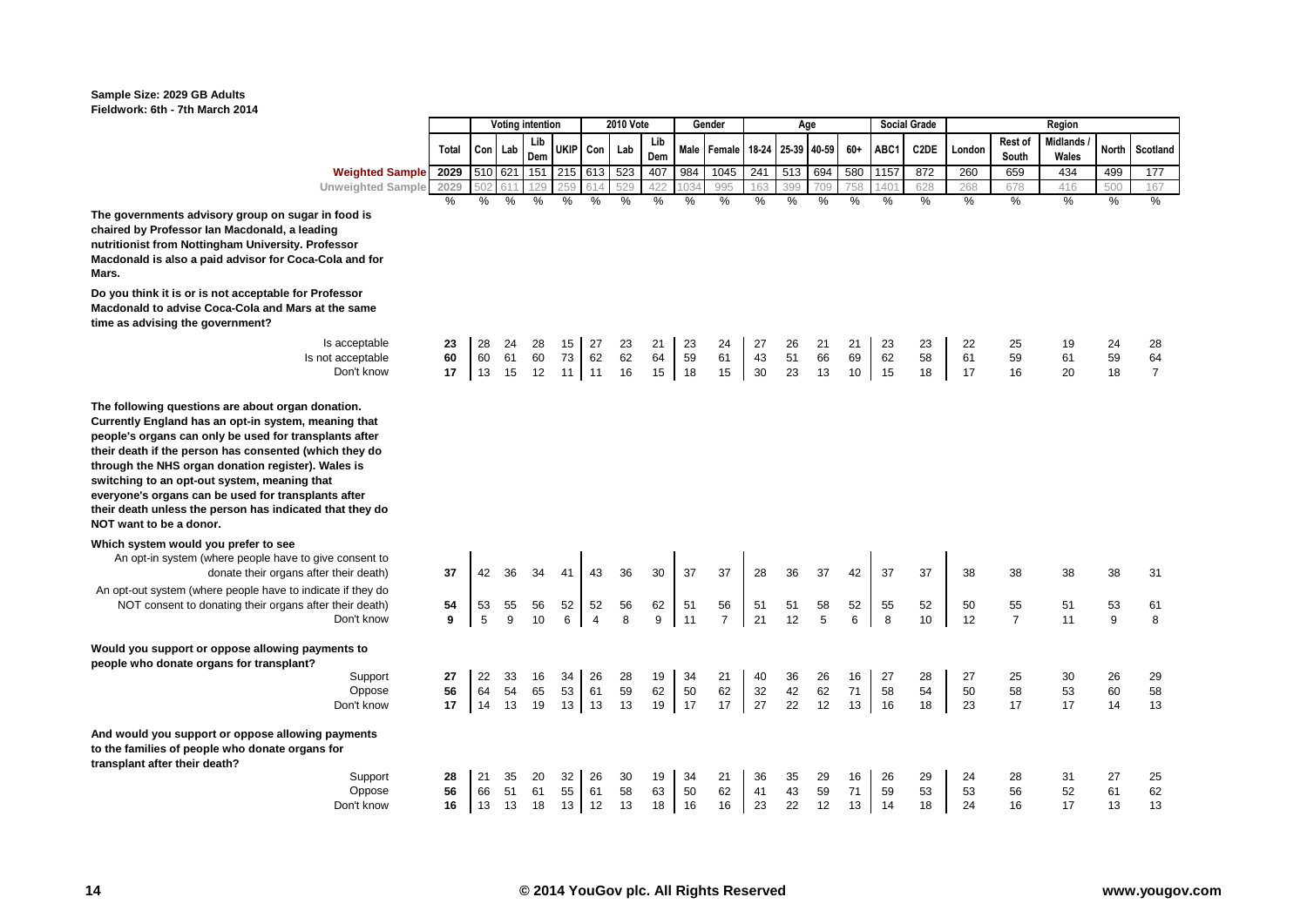|                                                                   |                |                          |                | <b>Voting intention</b> |                      |                | 2010 Vote    |                         |                | Gender         |                      | Age            |                |                         |              | <b>Social Grade</b> |                |                         | Region            |                         |                |
|-------------------------------------------------------------------|----------------|--------------------------|----------------|-------------------------|----------------------|----------------|--------------|-------------------------|----------------|----------------|----------------------|----------------|----------------|-------------------------|--------------|---------------------|----------------|-------------------------|-------------------|-------------------------|----------------|
|                                                                   | Total          |                          | Con Lab        | Lib<br>Dem              | <b>UKIP</b>          | Con            | Lab          | Lib<br>Dem              | Male           | Female         | 18-24                | 25-39 40-59    |                | $60+$                   | ABC1         | C <sub>2</sub> DE   | London         | <b>Rest of</b><br>South | Midlands<br>Wales | <b>North</b>            | Scotland       |
| <b>Weighted Sample</b>                                            | 2029           |                          | 510 621        | 151                     | 215                  | 613            | 523          | 407                     | 984            | 1045           | 241                  | 513            | 694            | 580                     | 1157         | 872                 | 260            | 659                     | 434               | 499                     | 177            |
| <b>Unweighted Sample</b>                                          | 2029           |                          | 61             |                         | 259                  |                | 529          | 422                     | 03             | 995            | 163                  | 399            | 709            | 758                     | 401          | 628                 | 268            | 678                     | 416               | 500                     | 167            |
|                                                                   | $\%$           | $\%$                     | %              | %                       | %                    | $\%$           | %            | %                       | %              | %              | $\%$                 | %              | %              | %                       | %            | %                   | %              | %                       | $\frac{0}{0}$     | %                       | %              |
| How well or badly do you think the following have                 |                |                          |                |                         |                      |                |              |                         |                |                |                      |                |                |                         |              |                     |                |                         |                   |                         |                |
| handled the ongoing situation in Ukraine?<br><b>David Cameron</b> |                |                          |                |                         |                      |                |              |                         |                |                |                      |                |                |                         |              |                     |                |                         |                   |                         |                |
| Very well                                                         | 3              | 8                        | 2              | $\overline{2}$          | -1                   | 6              | -1           | $\mathbf{1}$            | 4              | 3              | 6                    | $\overline{2}$ | $\overline{2}$ | 4                       | 4            | $\overline{2}$      | $\overline{4}$ | 3                       | $\mathbf{1}$      | 4                       | 3              |
| Fairly well                                                       | 31             | 52                       | 22             | 40                      | 28                   | 48             | 21           | 29                      | 33             | 29             | 20                   | 28             | 28             | 42                      | 35           | 26                  | 35             | 37                      | 29                | 27                      | 20             |
| Fairly badly                                                      | 24             | 13                       | 33             | 22                      | 30                   | 20             | 31           | 25                      | 27             | 22             | 22                   | 25             | 24             | 24                      | 24           | 24                  | 23             | 20                      | 26                | 25                      | 32             |
| Very badly                                                        | 9              | $\overline{2}$           | 15             | $\overline{4}$          | 12                   | 3              | 14           | $\overline{7}$          | 12             | $\overline{7}$ | 10                   | 10             | 11             | $\overline{7}$          | 8            | 11                  | 11             | 9                       | $\overline{7}$    | 10                      | 15             |
| Don't know                                                        | 32             | 25                       | 28             | 32                      | 29                   | 23             | 33           | 39                      | 25             | 39             | 42                   | 36             | 34             | 23                      | 29           | 37                  | 27             | 31                      | 36                | 34                      | 31             |
| <b>Vladimir Putin</b>                                             |                |                          |                |                         |                      |                |              |                         |                |                |                      |                |                |                         |              |                     |                |                         |                   |                         |                |
| Very well                                                         | 3              | 4                        | 2              | 4                       | 8                    | 5              | 2            | $\overline{\mathbf{c}}$ | 5              | -1             | 5                    | 2              | 3              | 4                       | 4            | $\overline{2}$      | $\overline{7}$ | 3                       | $\overline{2}$    | $\overline{\mathbf{c}}$ | $\overline{2}$ |
| Fairly well                                                       | $\overline{7}$ | 10                       | $\overline{4}$ | 12                      | 12                   | 9              | 5            | $\overline{7}$          | 9              | 6              | 8                    | $\overline{7}$ | 6              | 9                       | 9            | 6                   | 10             | 6                       | $\overline{7}$    | $\overline{7}$          | 10             |
| Fairly badly                                                      | 24             | 31                       | 22             | 26                      | 24                   | 32             | 24           | 20                      | 25             | 24             | 17                   | 23             | 25             | 28                      | 25           | 23                  | 19             | 26                      | 25                | 24                      | 21             |
| Very badly                                                        | 44             | 42                       | 55             | 44                      | 38                   | 41             | 49           | 51                      | 46             | 42             | 37                   | 43             | 47             | 46                      | 44           | 44                  | 48             | 45                      | 41                | 45                      | 42             |
| Don't know                                                        | 21             | 13                       | 17             | 14                      | 18                   | 13             | 20           | 20                      | 14             | 27             | 33                   | 25             | 19             | 14                      | 18           | 25                  | 16             | 19                      | 25                | 22                      | 24             |
| <b>Barack Obama</b>                                               |                |                          |                |                         |                      |                |              |                         |                |                |                      |                |                |                         |              |                     |                |                         |                   |                         |                |
| Very well                                                         | 3              | $\overline{\mathcal{A}}$ | 4              | $\overline{4}$          | 2                    | 4              | 2            | $\overline{4}$          | 3              | 3              | $\overline{4}$       | $\overline{2}$ | 3              | 3                       | 3            | 3                   | 3              | 4                       | $\mathbf{1}$      | 3                       | 3              |
| Fairly well                                                       | 30             | 37                       | 33             | 38                      | 21                   | 35             | 34           | 27                      | 32             | 29             | 31                   | 31             | 27             | 34                      | 32           | 28                  | 32             | 31                      | 30                | 31                      | 26             |
| Fairly badly                                                      | 26             | 30                       | 27             | 28                      | 31                   | 31             | 25           | 25                      | 30             | 22             | 22                   | 23             | 26             | 30                      | 28           | 23                  | 29             | 26                      | 28                | 23                      | 24             |
| Very badly                                                        | 11             | 8                        | 10             | $\sqrt{5}$              | 21                   | 9              | 12           | $\overline{7}$          | 13             | 9              | $6\phantom{1}6$      | 11             | 10             | 13                      | 10           | 12                  | 13             | 11                      | 9                 | 8                       | 18             |
| Don't know                                                        | 30             | 22                       | 25             | 25                      | 26                   | 22             | 28           | 36                      | 21             | 38             | 37                   | 33             | 33             | 21                      | 26           | 35                  | 22             | 28                      | 33                | 35                      | 29             |
| <b>The United Nations</b>                                         |                |                          |                |                         |                      |                |              |                         |                |                |                      |                |                |                         |              |                     |                |                         |                   |                         |                |
| Very well                                                         | $\overline{2}$ | 2                        | 2              | 4                       | 3                    | 2              | 2            | 2                       | $\mathbf 1$    | 2              | $\overline{c}$       | $\overline{2}$ | $\overline{2}$ | $\overline{2}$          | 2            | 2                   | 3              | 2                       | $\mathbf{1}$      | 3                       | $\mathbf{1}$   |
| Fairly well                                                       | 24             | 30                       | 27             | 28                      | 19                   | 29             | 26           | 23                      | 25             | 24             | 19                   | 25             | 21             | 30                      | 24           | 25                  | 24             | 24                      | 23                | 24                      | 27             |
| Fairly badly                                                      | 26             | 28                       | 28             | 24                      | 34                   | 29             | 26           | 26                      | 32             | 21             | 28                   | 25             | 27             | 26                      | 29           | 22                  | 34             | 27                      | 25                | 23                      | 24             |
| Very badly                                                        | 12             | 9                        | 11             | 11                      | 18                   | 11             | 11           | 9                       | 16             | 8              | 9                    | 11             | 12             | 13                      | 12           | 11                  | 12             | 11                      | 11                | 12                      | 13             |
| Don't know                                                        | 36             | 31                       | 32             | 33                      | 27                   | 30             | 35           | 41                      | 26             | 46             | 42                   | 38             | 38             | 30                      | 33           | 40                  | 27             | 35                      | 40                | 39                      | 36             |
|                                                                   |                |                          |                |                         |                      |                |              |                         |                |                |                      |                |                |                         |              |                     |                |                         |                   |                         |                |
| The European Union<br>Very well                                   | -1             | 3                        | $\mathbf{1}$   | 3                       | -1                   | 2              | 2            | $\mathbf{1}$            | $\overline{1}$ | $\overline{1}$ | 3                    | -1             | $\mathbf{1}$   | $\overline{\mathbf{c}}$ | 2            | 1                   | 3              | $\overline{c}$          | 0                 | $\overline{1}$          | $\mathbf 0$    |
| Fairly well                                                       | 23             | 30                       | 24             | 34                      | 14                   | 28             | 25           | 23                      | 24             | 22             | 16                   | 22             | 21             | 29                      | 23           | 24                  | 23             | 24                      | 22                | 24                      | 24             |
| Fairly badly                                                      | 27             | 26                       | 30             | 26                      | 34                   | 28             | 26           | 27                      | 34             | 20             | 29                   | 27             | 27             | 25                      | 29           | 24                  | 32             | 28                      | 29                | 23                      | 23             |
| Very badly                                                        | 13             | 11                       | 12             | 9                       | 26                   | 14             | 11           | 10                      | 17             | 9              | 10                   | 11             | 13             | 16                      | 13           | 13                  | 18             | 13                      | 10                | 14                      | 14             |
| Don't know                                                        | 35             | 30                       | 33             | 29                      | 26                   | 29             | 35           | 38                      | 24             | 47             | 42                   | 38             | 37             | 28                      | 33           | 38                  | 25             | 34                      | 39                | 39                      | 39             |
|                                                                   |                |                          |                |                         |                      |                |              |                         |                |                |                      |                |                |                         |              |                     |                |                         |                   |                         |                |
| And which leader do you think has come out of the                 |                |                          |                |                         |                      |                |              |                         |                |                |                      |                |                |                         |              |                     |                |                         |                   |                         |                |
| situation in the Ukraine the best?<br><b>Vladimir Putin</b>       |                |                          | $\overline{7}$ |                         |                      |                |              |                         |                |                |                      |                |                |                         |              |                     |                |                         |                   |                         |                |
| <b>Barack Obama</b>                                               | 11<br>8        | 14<br>6                  | 13             | 13<br>15                | 17<br>$\overline{4}$ | 13<br>8        | 7<br>11      | 10<br>11                | 16<br>9        | 5<br>8         | 11<br>$\overline{7}$ | 9<br>$9\,$     | 9<br>10        | 13<br>$\,6\,$           | 12<br>9      | 9<br>$\overline{7}$ | 14<br>11       | 11<br>8                 | 11<br>6           | 8<br>9                  | 9<br>9         |
| Angela Merkel                                                     | $\overline{7}$ |                          | 10             | 8                       | 6                    | $\overline{7}$ | 10           | 9                       |                |                |                      | $\overline{7}$ |                | 8                       | 8            |                     |                | $\overline{7}$          | 7                 | $\overline{7}$          |                |
| David Cameron                                                     |                | 8                        |                | 5                       |                      | $\overline{7}$ |              |                         | 9              | 6              | 6                    |                | 8              |                         |              | 6                   | 9              |                         |                   |                         | 10             |
|                                                                   | 4              | 8                        | 3              |                         | 6                    |                | 2            | $\overline{2}$          | 5              | 3              | 8                    | 5              | 3              | 3                       | 4            | $\overline{4}$      | 5              | 5                       | $\overline{2}$    | 5                       | 3              |
| Francois Hollande                                                 | $\mathbf 0$    | 0                        | $\mathbf{1}$   | 0                       | 0                    | 0              | $\mathbf{1}$ | $\mathbf 0$             | $\mathbf 0$    | 0              | $\mathbf 0$          | $\mathbf 0$    | $\mathbf 0$    | $\mathbf 0$             | 0            | $\mathbf 0$         | $\mathbf 0$    | 0                       | $\Omega$          | 0                       | $\mathbf 0$    |
| Someone else                                                      | $\mathbf{1}$   | $\overline{\mathbf{c}}$  | $\overline{2}$ | 0                       | $\mathbf{1}$         | $\mathbf{1}$   | 2            | $\mathbf 0$             | $\sqrt{2}$     | $\overline{1}$ | $\overline{c}$       | $\overline{2}$ | $\mathbf{1}$   | $\overline{1}$          | $\mathbf{1}$ | $\mathbf{1}$        | 0              | $\overline{c}$          | $\Omega$          | $\overline{\mathbf{c}}$ | $\mathbf 0$    |
| None of them                                                      | 44             | 43                       | 46             | 35                      | 50                   | 46             | 46           | 39                      | 44             | 43             | 30                   | 38             | 47             | 51                      | 42           | 46                  | 43             | 45                      | 44                | 45                      | 40             |
| Don't know                                                        | 24             | 20                       | 18             | 24                      | 17                   | 18             | 21           | 29                      | 15             | 33             | 36                   | 29             | 23             | 17                      | 23           | 26                  | 17             | 22                      | 30                | 25                      | 29             |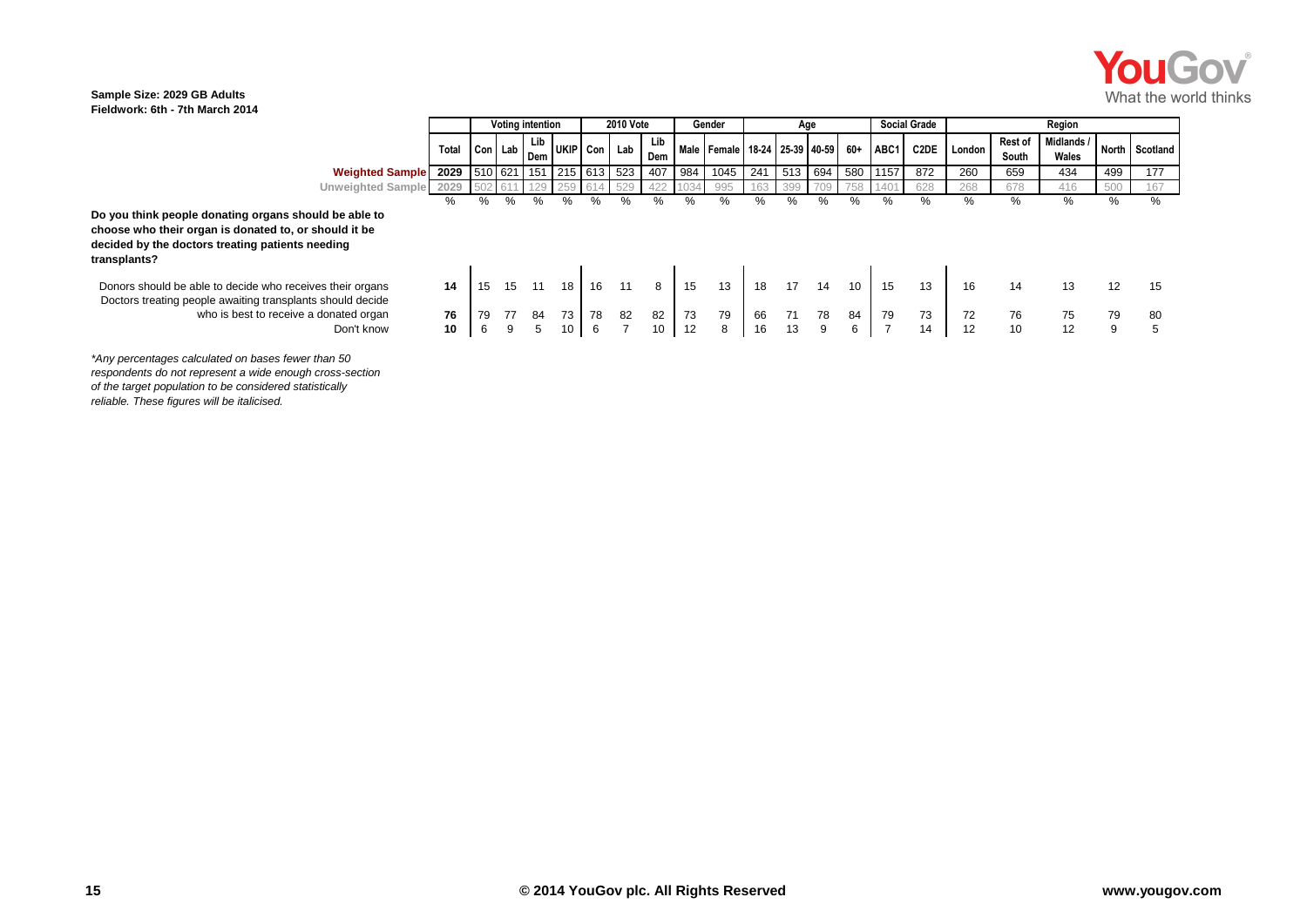|                                                                                                                                                                              |                |                |                | <b>Voting intention</b> |                  |                | <b>2010 Vote</b> |                |                | Gender                                |                | Age            |                |                |                | <b>Social Grade</b> |                |                  | Region                   |                |                |
|------------------------------------------------------------------------------------------------------------------------------------------------------------------------------|----------------|----------------|----------------|-------------------------|------------------|----------------|------------------|----------------|----------------|---------------------------------------|----------------|----------------|----------------|----------------|----------------|---------------------|----------------|------------------|--------------------------|----------------|----------------|
|                                                                                                                                                                              | Total          |                | Con Lab        | Lib<br>Dem              | <b>UKIP</b>      | Con Lab        |                  | Lib<br>Dem     |                | Male   Female   18-24   25-39   40-59 |                |                |                | $60+$          | ABC1           | C <sub>2</sub> DE   | London         | Rest of<br>South | <b>Midlands</b><br>Wales | <b>North</b>   | Scotland       |
| <b>Weighted Sample</b>                                                                                                                                                       | 2029           | 510 621        |                | 151                     | $\overline{215}$ | 613            | 523              | 407            | 984            | 1045                                  | 241            | 513            | 694            | 580            | 1157           | 872                 | 260            | 659              | 434                      | 499            | 177            |
| <b>Unweighted Sample</b>                                                                                                                                                     | 2029           | 502            | 61             | 129                     | 259              | 614            | 529              | 422            | 1034           | 995                                   | 163            | 399            | 709            | 758            | 1401           | 628                 | 268            | 678              | 416                      | 500            | 167            |
|                                                                                                                                                                              | $\%$           | %              | %              | %                       | $\%$             | $\%$           | %                | $\%$           | %              | $\%$                                  | %              | $\frac{0}{2}$  | $\frac{9}{6}$  | $\frac{9}{6}$  | %              | %                   | $\frac{0}{6}$  | %                | %                        | %              | $\frac{9}{6}$  |
| iplomatic, economic or<br>rn countries should take in<br>n Ukraine, which of the<br>ır view?<br>ke action of some sort to ensure                                             |                |                |                |                         |                  |                |                  |                |                |                                       |                |                |                |                |                |                     |                |                  |                          |                |                |
| against any Russian aggression<br>and keeps control of the Crimea<br>Russia and the Ukraine does not<br>estern countries, and we should<br>he Ukraine to sort it out between | 33             | 35             | 39             | 45                      | 26               | 33             | 37               | 36             | 35             | 30                                    | 29             | 36             | 35             | 29             | 34             | 32                  | 40             | 36               | 25                       | 31             | 32             |
| themselves                                                                                                                                                                   | 28             | 30             | 25             | 20                      | 48               | 32             | 23               | 21             | 27             | 29                                    | 23             | 22             | 28             | 34             | 26             | 30                  | 23             | 26               | 33                       | 29             | 26             |
| Neither                                                                                                                                                                      | 20             | 21             | 19             | 18                      | 15               | 20             | 21               | 21             | 22             | 18                                    | 18             | 18             | 21             | 22             | 23             | 16                  | 22             | 21               | 16                       | 21             | 22             |
| Don't know                                                                                                                                                                   | 20             | 14             | 16             | 18                      | 12               | 15             | 19               | 21             | 16             | 24                                    | 31             | 25             | 16             | 15             | 18             | 23                  | 15             | 18               | 26                       | 20             | 20             |
| at Britain and the West could<br>of the following better                                                                                                                     |                |                |                |                         |                  |                |                  |                |                |                                       |                |                |                |                |                |                     |                |                  |                          |                |                |
| e Ukraine are unacceptable; it is<br>k with other countries to impose<br>nst Russia, even if there is some<br>limited cost to Britain's economy                              | 42             | 47             |                | 58                      | 27               | 41             | 46               | 50             | 46             | 38                                    | 32             | 42             | 46             | 41             | 44             | 40                  | 48             | 43               | 36                       | 43             | 41             |
| ne do not directly affect Britain's<br>ot take any actions against them<br>economy at all, however slightly<br>Neither<br>Don't know                                         | 25<br>15<br>19 | 29<br>10<br>14 | 22<br>15<br>15 | 14<br>15<br>13          | 45<br>14<br>13   | 31<br>14<br>14 | 21<br>16<br>17   | 18<br>15<br>18 | 26<br>14<br>14 | 23<br>15<br>23                        | 22<br>14<br>32 | 20<br>16<br>22 | 23<br>15<br>16 | 32<br>14<br>14 | 24<br>16<br>16 | 26<br>13<br>22      | 20<br>15<br>17 | 24<br>16<br>17   | 30<br>12<br>22           | 24<br>14<br>19 | 23<br>18<br>19 |

**Thinking about potential diplomatic, economic or** military actions that Western countries should ta response to the situation in Ukraine, which of th **following best reflects your view?**

Western countries should take action of some sort to that Ukraine is defended against any Russian age and keeps control of the

The situation between Russia and the Ukraine affect the interests of Western countries, and w leave Russia and the Ukraine to sort it out

#### **Thinking about actions that Britain and the West** take against Russia, which of the following bette **reflects your view?**

Russia's actions in the Ukraine are unaccepta important that we work with other countries to economic sanctions against Russia, even if there

Russia's actions in the Ukraine do not directly affect interests, so we should not take any actions agai that might hurt Britain's economy at all, however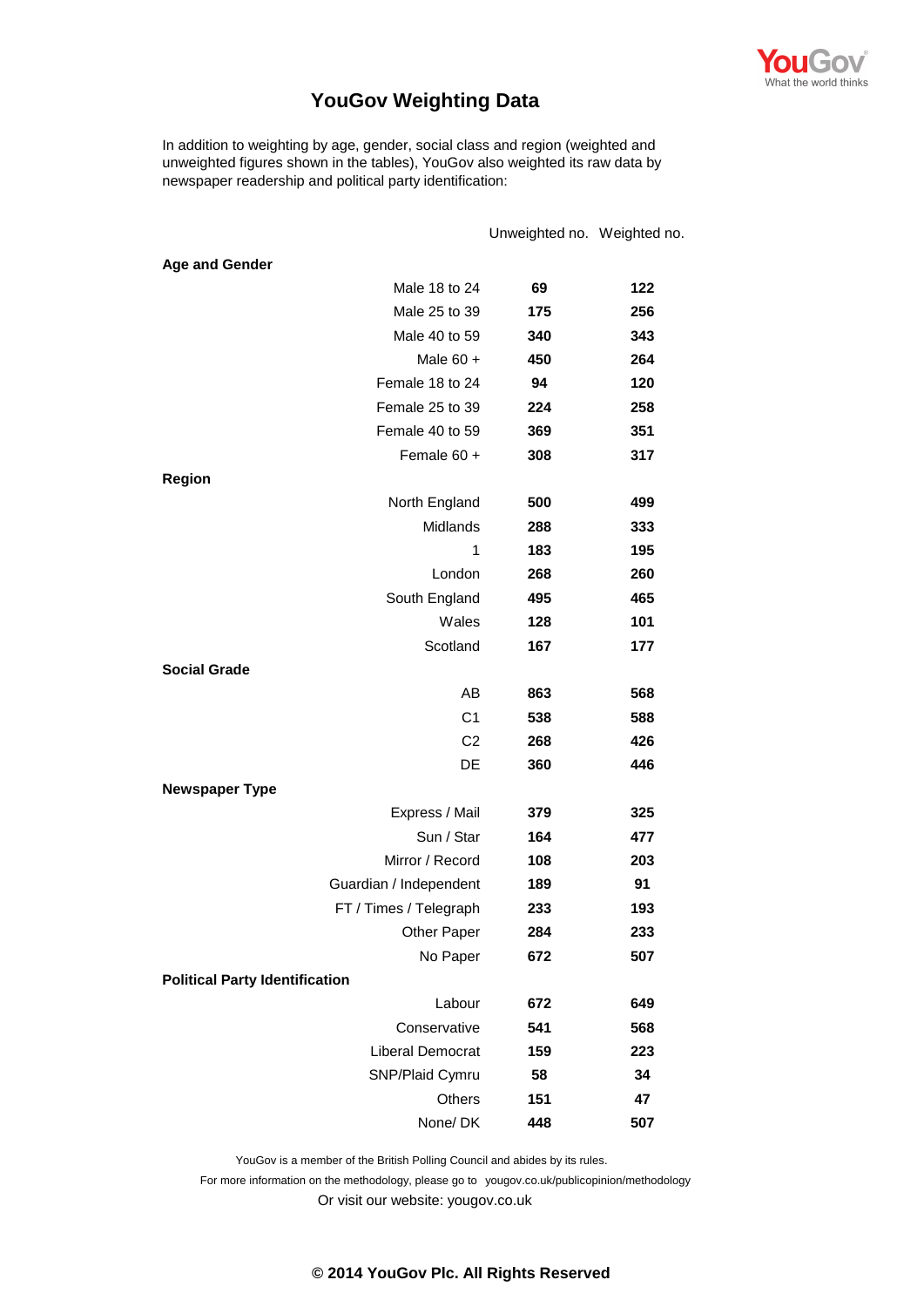|                                                                      |          |          |          | <b>Voting intention</b> |          |          | 2010 Vote     |          |          | Gender   |          |                   | Age      |          |                 | <b>Social Grade</b> |               |                | Region          |              |               |
|----------------------------------------------------------------------|----------|----------|----------|-------------------------|----------|----------|---------------|----------|----------|----------|----------|-------------------|----------|----------|-----------------|---------------------|---------------|----------------|-----------------|--------------|---------------|
|                                                                      |          |          |          | Lib                     |          |          |               | Lib      |          |          |          |                   |          |          |                 |                     |               | <b>Rest of</b> | <b>Midlands</b> |              |               |
|                                                                      | Total    | Con      | Lab      | Dem                     | UKIP     | Con      | Lab           | Dem      | Male     | Female   |          | 18-24 25-39 40-59 |          | $60+$    | ABC1            | C <sub>2</sub> DE   | London        | South          | Wales           | <b>North</b> | Scotland      |
| <b>Weighted Sample</b>                                               | 2029     | 510 621  |          | 151                     | 215 613  |          | 523           | 407      | 984      | 1045     | 241      | 513               | 694      | 580      | 1157            | 872                 | 260           | 659            | 434             | 499          | 177           |
| <b>Unweighted Sample</b>                                             | 2029     | 502      |          | 129                     | 259      |          | 529           | 422      |          | 995      | 163      | 399               |          |          | 40 <sup>°</sup> | 628                 | 268           | 678            | 416             | 500          | 167           |
|                                                                      | $\%$     | $\%$     | $\%$     | %                       | %        | %        | $\frac{0}{2}$ | %        | %        | %        | %        | %                 | %        | %        | $\frac{9}{6}$   | $\%$                | $\frac{0}{0}$ | $\frac{9}{6}$  | $\frac{0}{2}$   | %            | $\frac{9}{6}$ |
| Thinking more specifically about the type of actions                 |          |          |          |                         |          |          |               |          |          |          |          |                   |          |          |                 |                     |               |                |                 |              |               |
| western countries could take in response to the                      |          |          |          |                         |          |          |               |          |          |          |          |                   |          |          |                 |                     |               |                |                 |              |               |
| situation in Ukraine, would you support or oppose                    |          |          |          |                         |          |          |               |          |          |          |          |                   |          |          |                 |                     |               |                |                 |              |               |
| Britain and other Western countries taking the                       |          |          |          |                         |          |          |               |          |          |          |          |                   |          |          |                 |                     |               |                |                 |              |               |
| following actions?                                                   |          |          |          |                         |          |          |               |          |          |          |          |                   |          |          |                 |                     |               |                |                 |              |               |
| Imposing trade sanctions on Russia                                   |          |          |          |                         |          |          |               |          |          |          |          |                   |          |          |                 |                     |               |                |                 |              |               |
| Support                                                              | 50       | 52<br>28 | 57       | 57                      | 44<br>33 | 50       | 54            | 53<br>20 | 55<br>26 | 45       | 43<br>24 | 46                | 54<br>24 | 50       | 51<br>26        | 48                  | 55            | 50             | 44              | 52           | 50            |
| Oppose<br>Don't know                                                 | 25<br>26 |          | 21<br>22 | 25                      | 24       | 29       | 21<br>25      | 27       |          | 24<br>32 | 33       | 21<br>33          | 22       | 29<br>21 | 23              | 23<br>29            | 24            | 26<br>24       | 24<br>33        | 23           | 26<br>24      |
|                                                                      |          | 20       |          | 18                      |          | 21       |               |          | 20       |          |          |                   |          |          |                 |                     | 21            |                |                 | 25           |               |
| Expelling Russia from the G8 group of countries<br>Support           | 38       | 35       | 44       | 43                      | 39       | 37       | 42            | 37       | 43       | 33       | 37       | 35                | 41       | 37       | 39              | 36                  | 42            | 38             | 34              | 42           | 29            |
| Oppose                                                               | 33       | 42       | 30       | 36                      | 38       | 39       | 28            | 33       | 36       | 30       | 27       | 28                | 33       | 39       | 35              | 30                  | 34            | 36             | 32              | 29           | 35            |
| Don't know                                                           | 29       | 23       | 26       | 21                      | 23       | 23       | 29            | 30       | 21       | 37       | 36       | 36                | 26       | 24       | 26              | 34                  | 24            | 26             | 34              | 29           | 36            |
| Breaking off diplomatic relations with Russia                        |          |          |          |                         |          |          |               |          |          |          |          |                   |          |          |                 |                     |               |                |                 |              |               |
| Support                                                              | 21       | 19       | 25       | 15                      | 22       | 19       | 21            | 20       | 21       | 20       | 24       | 20                | 23       | 17       | 19              | 22                  | 20            | 19             | 20              | 23           | 21            |
| Oppose                                                               | 55       | 64       | 51       | 71                      | 59       | 63       | 51            | 57       | 59       | 51       | 46       | 51                | 53       | 64       | 60              | 48                  | 59            | 62             | 50              | 50           | 50            |
| Don't know                                                           | 24       | 18       | 24       | 14                      | 19       | 18       | 28            | 23       | 19       | 29       | 30       | 29                | 24       | 19       | 21              | 29                  | 21            | 19             | 30              | 27           | 29            |
| Freezing Russian assets in Western banks                             |          |          |          |                         |          |          |               |          |          |          |          |                   |          |          |                 |                     |               |                |                 |              |               |
| Support                                                              | 38       | 35       | 44       | 43                      | 39       | 38       | 38            | 42       | 43       | 35       | 34       | 34                | 44       | 37       | 37              | 40                  | 43            | 37             | 34              | 42           | 35            |
| Oppose                                                               | 33       | 42       | 31       | 30                      | 38       | 41       | 30            | 28       | 36       | 30       | 29       | 33                | 30       | 38       | 36              | 29                  | 34            | 35             | 35              | 26           | 36            |
| Don't know                                                           | 29       | 23       | 24       | 26                      | 23       | 22       | 32            | 30       | 21       | 35       | 37       | 33                | 26       | 25       | 27              | 31                  | 23            | 27             | 30              | 31           | 30            |
| Giving financial aid to the new Ukrainian government                 |          |          |          |                         |          |          |               |          |          |          |          |                   |          |          |                 |                     |               |                |                 |              |               |
|                                                                      | 32       | 31       |          |                         |          |          | 37            | 38       | 40       |          | 28       |                   | 32       | 32       | 35              | 28                  | 40            | 33             | 26              |              | 37            |
| Support<br>Oppose                                                    | 38       | 47       | 40<br>30 | 43<br>29                | 19<br>58 | 28<br>47 | 33            | 30       | 36       | 24<br>39 | 34       | 34<br>30          | 41       | 43       | 37              | 39                  | 32            | 42             | 41              | 30<br>35     | 31            |
| Don't know                                                           | 30       | 22       | 30       | 27                      | 23       | 25       | 30            | 32       | 24       | 36       | 39       | 36                | 27       | 25       | 28              | 33                  | 28            | 25             | 33              | 35           | 32            |
|                                                                      |          |          |          |                         |          |          |               |          |          |          |          |                   |          |          |                 |                     |               |                |                 |              |               |
| Giving military aid to the new Ukrainian government                  |          |          |          |                         |          |          |               |          |          |          |          |                   |          |          |                 |                     |               |                |                 |              |               |
| Support                                                              | 15       | 15       | 19       | 17                      | 9        | 13       | 17            | 14       | 17       | 13       | 21       | 20                | 15       | 9        | 16              | 15                  | 18            | 15             | 14              | 15           | 16            |
| Oppose                                                               | 59       | 66       | 56       | 63                      | 71       | 68       | 59            | 55       | 63       | 55       | 43       | 49                | 64       | 68       | 61              | 56                  | 56            | 62             | 60              | 55           | 59            |
| Don't know                                                           | 26       | 18       | 25       | 20                      | 20       | 18       | 25            | 31       | 19       | 32       | 36       | 31                | 21       | 23       | 24              | 29                  | 26            | 23             | 26              | 30           | 26            |
| Deploying Western troops to defend the Ukraine from<br><b>Russia</b> |          |          |          |                         |          |          |               |          |          |          |          |                   |          |          |                 |                     |               |                |                 |              |               |
| Support                                                              | 11       | 8        | 14       | 18                      | 7        | 7        | 11            | 11       | 13       | 8        | 17       | 17                | 10       | 4        | 10              | 12                  | 16            | 9              | 11              | 11           | 10            |
| Oppose                                                               | 64       | 76       | 64       | 62                      | 76       | 76       | 65            | 59       | 68       | 61       | 48       | 51                | 70       | 77       | 69              | 59                  | 59            | 71             | 61              | 62           | 68            |
| Don't know                                                           | 25       | 16       | 22       | 20                      | 17       | 17       | 25            | 29       | 19       | 30       | 34       | 32                | 21       | 19       | 21              | 29                  | 25            | 21             | 28              | 28           | 22            |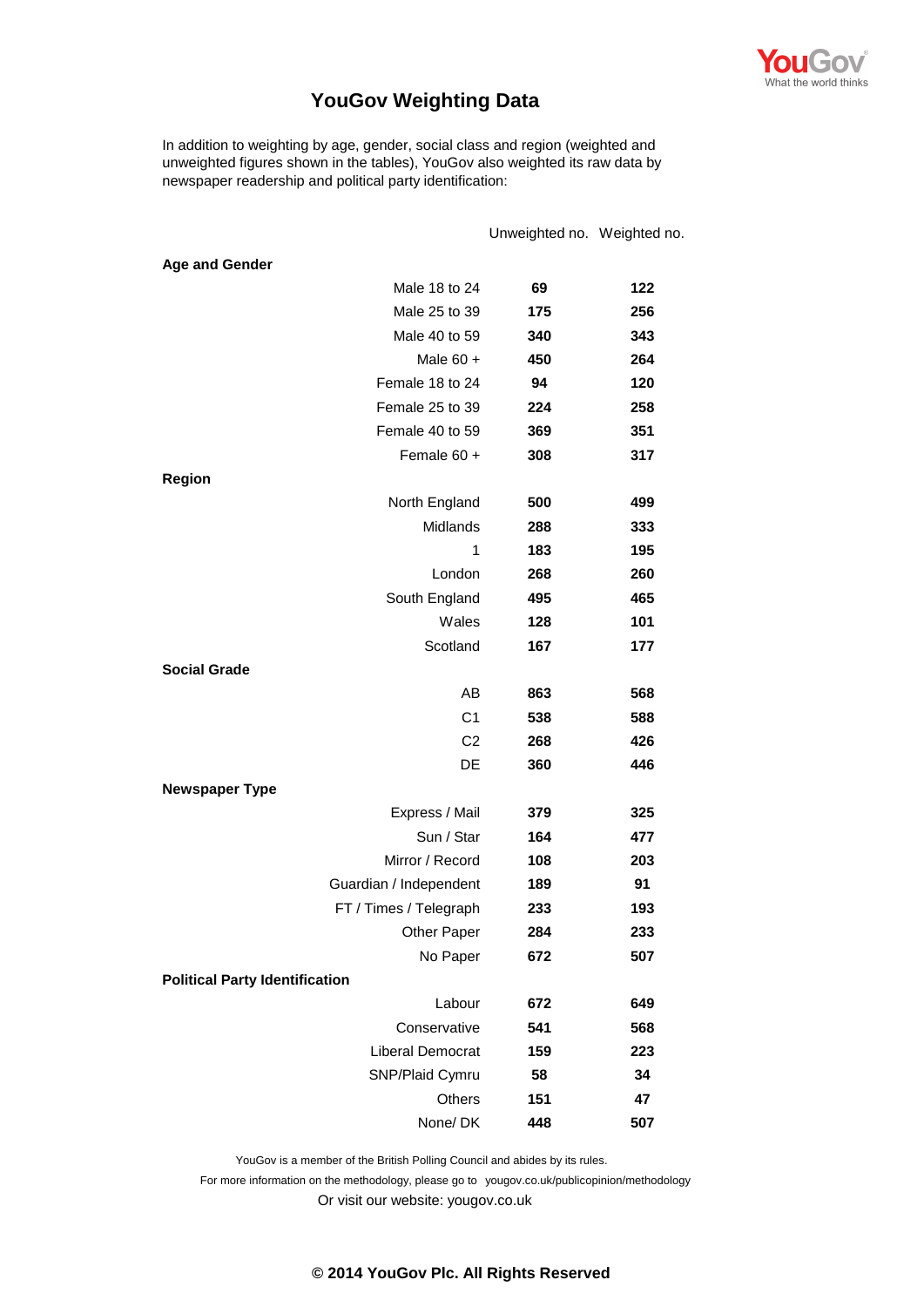|                                                                                                                                              |       |     |         | <b>Voting intention</b>   |             |               | 2010 Vote |            |      | Gender                |     | Age              |                |                |                | <b>Social Grade</b> |                  |                  | Region                   |       |                  |
|----------------------------------------------------------------------------------------------------------------------------------------------|-------|-----|---------|---------------------------|-------------|---------------|-----------|------------|------|-----------------------|-----|------------------|----------------|----------------|----------------|---------------------|------------------|------------------|--------------------------|-------|------------------|
|                                                                                                                                              | Total |     | Con Lab | Lib<br>Dem                | <b>UKIP</b> | Con           | Lab       | Lib<br>Dem |      | Male   Female   18-24 |     | 25-39 40-59      |                | $60+$          | ABC1           | C <sub>2</sub> DE   | London           | Rest of<br>South | <b>Midlands</b><br>Wales | North | Scotland         |
| <b>Weighted Sample</b>                                                                                                                       | 2029  |     | 510 621 | 151                       | 215         | 613           | 523       | 407        | 984  | 1045                  | 241 | 513              | 694            | 580            | 1157           | 872                 | 260              | 659              | 434                      | 499   | 177              |
| <b>Unweighted Sample</b>                                                                                                                     | 2029  | 502 | 61      | 129                       | 259         | 614           | 529       | 422        | 1034 | 995                   | 163 | 399              | 709            | 758            | 1401           | 628                 | 268              | 678              | 416                      | 500   | 167              |
|                                                                                                                                              | %     | %   | %       | %                         | %           | $\frac{9}{6}$ | %         | %          | %    | $\%$                  | %   | %                | %              | %              | %              | $\frac{0}{0}$       | %                | %                | $\frac{9}{6}$            | $\%$  | $\frac{0}{6}$    |
| tuation in Ukraine develops,<br>manently take control of the<br>ne, which of the following                                                   |       |     |         |                           |             |               |           |            |      |                       |     |                  |                |                |                |                     |                  |                  |                          |       |                  |
| to take over part of Ukraine and<br>efforts to stop them fail, the USA<br>OULD take military action to stop<br>it                            | 15    | 12  | 19      | 16                        |             | 10            | 15        | 17         | 16   | 14                    | 25  | 25               | 13             | 5              | 14             | 17                  | 16               | 15               | 14                       |       | 19               |
| to take over part of Ukraine and<br>efforts to stop them fail, the USA                                                                       |       |     |         |                           | 12          |               |           |            |      |                       |     |                  |                |                |                |                     |                  |                  |                          | 14    |                  |
| OULD take military action to stop<br>ake over part of Ukraine it would<br>loing so, and the USA and other<br>NOT go as far as using military | 48    | 57  | 46      | 60                        | 48          | 57            | 48        | 49         | 51   | 44                    | 36  | 36               | 51             | 59             | 53             | 41                  | 46               | 53               | 43                       | 46    | 49               |
| action to stop it                                                                                                                            | 9     | 11  | 6       | 5                         | 20          | 11            | 6         | 8          | 12   | 5                     | 4   | 6                | 9              | 12             | 9              | 8                   | 9                | 10               | 8                        | 8     |                  |
| None of these                                                                                                                                | 8     | 3   | 12      | $\mathbf 5$               | 5           | $\sqrt{5}$    | 12        | $\,6$      | 6    | 10                    | 8   | $\boldsymbol{9}$ | 8              | 8              | $\overline{7}$ | 10                  | $\boldsymbol{9}$ | 6                | 10                       | 9     | $\boldsymbol{9}$ |
| Don't know                                                                                                                                   | 20    | 17  | 17      | 14                        | 14          | 17            | 18        | 20         | 14   | 26                    | 27  | 24               | 18             | 16             | 17             | 25                  | 19               | 17               | 25                       | 23    | 16               |
| here Russian troops invaded<br>e, such as the Baltic<br>NATO members, which of the<br>r view?                                                |       |     |         |                           |             |               |           |            |      |                       |     |                  |                |                |                |                     |                  |                  |                          |       |                  |
| s to invade the Baltic states and<br>ic efforts to stop them failed, the<br>SHOULD take military action to                                   |       |     |         |                           |             |               |           |            |      |                       |     |                  |                |                |                |                     |                  |                  |                          |       |                  |
| stop it<br>s to invade the Baltic states and<br>ic efforts to stop them failed, the<br>untries SHOULD NOT go as far                          | 43    | 49  |         | 54                        | 41          | 47            | 43        | 47         | 50   | 37                    | 47  | 46               | 45             | 38             | 46             | 40                  | 46               | 45               | 41                       | 43    | 42               |
| as using military action to stop it<br>invade the Baltic states it would                                                                     | 28    | 30  | 28      | 27                        | 37          | 31            | 30        | 27         | 27   | 28                    | 20  | 19               | 31             | 35             | 29             | 25                  | 25               | 30               | 28                       | 25    | 30               |
| loing so, and the USA and other                                                                                                              |       |     |         |                           |             |               |           |            |      |                       |     |                  |                |                |                |                     |                  |                  |                          |       |                  |
| ULD NOT attempt to stop these                                                                                                                | 3     |     | 4       | 3                         | 4           | 3             | 4         | 1          | 4    | 3                     | 4   |                  | 3              | 3              | 2              | 5                   | 3                | 3                |                          | 3     | 3                |
| None of these                                                                                                                                | 6     | 3   | 9       | $\ensuremath{\mathsf{3}}$ | 3           | 4             | 6         | 5          | 6    | 6                     | 5   | $\overline{7}$   | $\overline{4}$ | $\overline{7}$ | 5              | $\overline{7}$      | $\overline{7}$   | 5                | 6                        | 5     | 9                |
| Don't know                                                                                                                                   | 20    | 14  | 15      | 13                        | 15          | 15            | 17        | 20         | 13   | 26                    | 24  | 25               | 17             | 16             | 17             | 23                  | 19               | 17               | 21                       | 24    | 16               |
|                                                                                                                                              |       |     |         |                           |             |               |           |            |      |                       |     |                  |                |                |                |                     |                  |                  |                          |       |                  |

Thinking about how the situation in Ukraine de **if Russia does seek to permanently take control Crimea region of the Ukraine, which of the following best reflects your view?**

If Russia uses its troops to take over part of U diplomatic and economic efforts to stop them fa and western countries SHOULD take military act

If Russia uses its troops to take over part of U diplomatic and economic efforts to stop them fail and western countries SHOULD take military act If Russia uses its troops to take over part of Ukrain have some justification in doing so, and the USA western countries SHOULD NOT go as far as usi

And imagine a situation where Russian troops **another neighbouring state, such as the Baltic**  countries who are EU and NATO members, wh **following best reflects your view?**

If Russia used its troops to invade the Baltic diplomatic and economic efforts to stop them USA and western countries SHOULD take military

If Russia used its troops to invade the Baltic diplomatic and economic efforts to stop them USA and other western countries SHOULD NOT

If Russia used its troops to invade the Baltic stat have some justification in doing so, and the USA western countries SHOULD NOT attempt to<br>Nor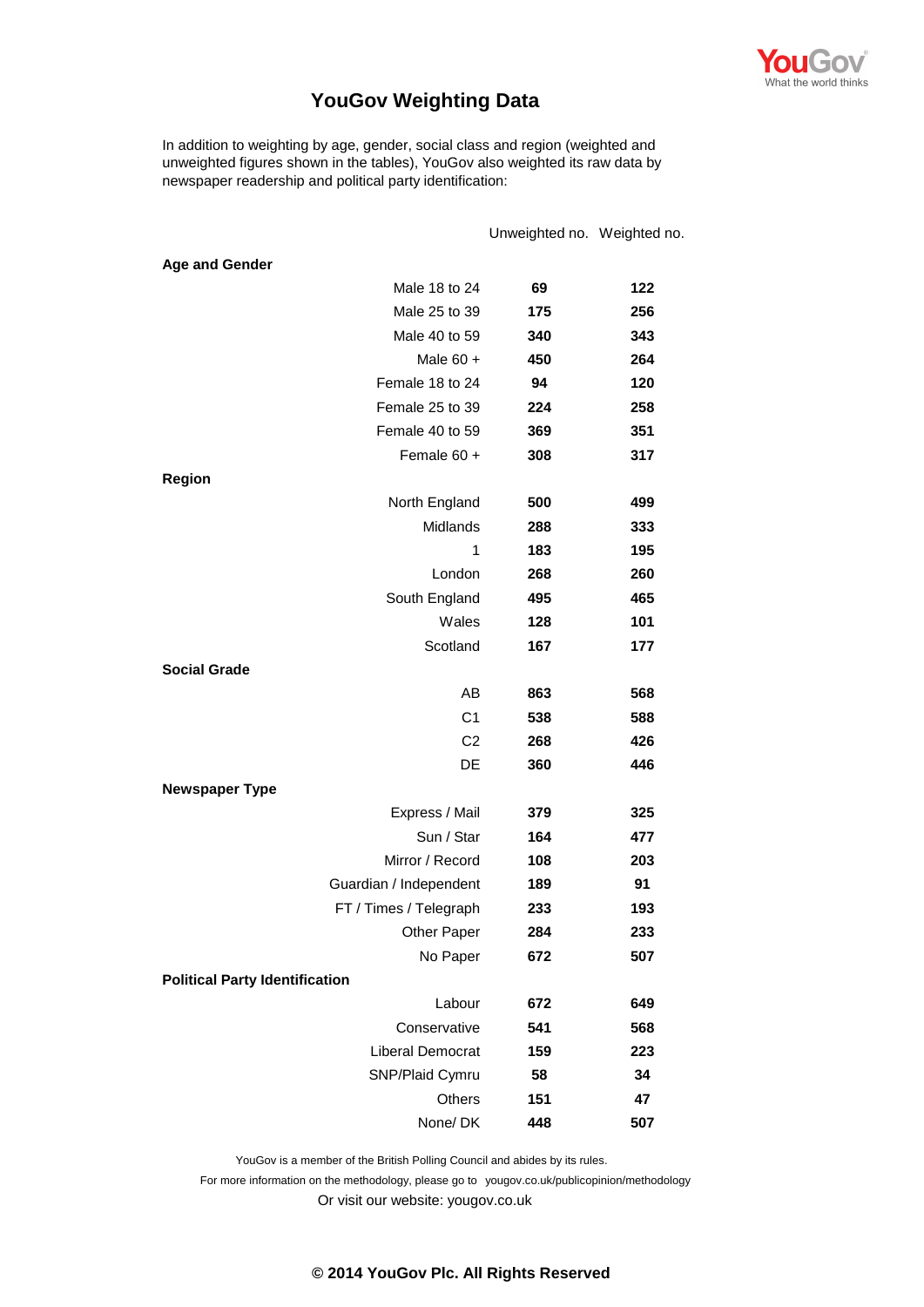|                                                                                                            |               | <b>Voting intention</b> |         |            |          | 2010 Vote     |      |            | Gender |                                       |            | Age |               |       | <b>Social Grade</b> |                   |        | Region           |                          |                  |                  |
|------------------------------------------------------------------------------------------------------------|---------------|-------------------------|---------|------------|----------|---------------|------|------------|--------|---------------------------------------|------------|-----|---------------|-------|---------------------|-------------------|--------|------------------|--------------------------|------------------|------------------|
|                                                                                                            | Total         | Con Lab                 |         | Lib<br>Dem | UKIP Con |               | Lab  | Lib<br>Dem |        | Male   Female   18-24   25-39   40-59 |            |     |               | $60+$ | ABC1                | C <sub>2</sub> DE | London | Rest of<br>South | <b>Midlands</b><br>Wales |                  | North Scotland   |
| <b>Weighted Sample</b>                                                                                     | 2029          |                         | 510 621 | 151        | 215 613  |               | 523  | 407        | 984    | 1045                                  | 241        | 513 | 694           | 580   | 1157                | 872               | 260    | 659              | 434                      | 499              | 177              |
| <b>Unweighted Sample</b>                                                                                   | 2029          |                         |         |            | 259      | 61            | 529  |            |        | 995                                   | 163        | 399 | 709           | 758   | 140                 | 628               | 268    | 678              | 416                      | 500              | 167              |
|                                                                                                            | $\frac{0}{0}$ | %                       | $\%$    | $\%$       | $\%$     | $\frac{0}{0}$ | $\%$ | $\%$       | %      | $\%$                                  | $\%$       | %   | $\frac{0}{0}$ | %     | $\%$                | %                 | %      | $\frac{0}{0}$    | %                        | $\%$             | %                |
| Thinking more generally about Russia today                                                                 |               |                         |         |            |          |               |      |            |        |                                       |            |     |               |       |                     |                   |        |                  |                          |                  |                  |
| Which of the following best reflects your view?                                                            |               |                         |         |            |          |               |      |            |        |                                       |            |     |               |       |                     |                   |        |                  |                          |                  |                  |
| Russia today has an aggressive foreign policy and is                                                       |               |                         |         |            |          |               |      |            |        |                                       |            |     |               |       |                     |                   |        |                  |                          |                  |                  |
| actively trying to control or take territory off neighbouring                                              |               |                         |         |            |          |               |      |            |        |                                       |            |     |               |       |                     |                   |        |                  |                          |                  |                  |
| countries                                                                                                  | 54            | 60                      |         | 64         | 47       | 59            | 55   | 57         | 53     | 54                                    | 56         | 53  | 53            | 55    | 57                  | 50                | 62     | 54               |                          | 54               | 54               |
| Russia today has no aggressive interest in its neighbours, it                                              |               |                         |         |            |          |               |      |            |        |                                       |            |     |               |       |                     |                   |        |                  |                          |                  |                  |
| is rightly trying to keep peace in troubled areas and protect                                              |               |                         |         |            |          |               |      |            |        |                                       |            |     |               |       |                     |                   |        |                  |                          |                  |                  |
| <b>Russion minorities</b>                                                                                  | 13            | 15                      |         |            | 23       |               |      |            | 16     | 10                                    | 10         | 11  | 13            | 17    | 14                  | 12                | 10     | 13               |                          | 15               | 18               |
| Neither                                                                                                    | 13            | 11                      | 13      | 12         | 11       | 12            | 11   | 13         | 14     | 11                                    | 9          | 12  | 14            | 13    | 13                  | 13                | 13     | 14               | 15                       | $\boldsymbol{9}$ | 11               |
| Don't know                                                                                                 | 21            | 14                      | 18      | 16         | 19       | 13            | 21   | 23         | 16     | 25                                    | 25         | 24  | 20            | 16    | 17                  | 26                | 15     | 19               | 26                       | 23               | 17               |
| Which of the following best reflects your view?                                                            |               |                         |         |            |          |               |      |            |        |                                       |            |     |               |       |                     |                   |        |                  |                          |                  |                  |
| Russia poses an economic threat to western countries<br>Russia does not pose an economic threat to western | 43            | 47                      | 47      | 41         | 42       | 47            | 44   | 45         | 46     | 40                                    | 33         | 39  | 45            | 47    | 42                  | 44                | 44     | 41               | 42                       | 46               | 41               |
| countries                                                                                                  | 24            | 27                      | 25      | 32         | 27       | 26            | 22   | 24         | 29     | 19                                    | 26         | 24  | 24            | 23    | 29                  | 18                | 28     | 25               | 21                       | 21               | 27               |
| Neither                                                                                                    | 11            | 8                       | 11      | 13         | 9        | 9             | 12   | 10         | 10     | 11                                    | 12         | 10  | 10            | 12    | 11                  | 11                | 12     | 11               | 12                       | $\overline{9}$   | $\boldsymbol{9}$ |
| Don't know                                                                                                 | 23            | 17                      | 17      | 15         | 22       | 18            | 22   | 22         | 14     | 30                                    | 30         | 27  | 21            | 18    | 19                  | 27                | 16     | 23               | 24                       | 24               | 23               |
| Which of the following best reflects your view?                                                            |               |                         |         |            |          |               |      |            |        |                                       |            |     |               |       |                     |                   |        |                  |                          |                  |                  |
| Russia poses a military threat to western countries                                                        | 45            | 42                      | 51      | 48         | 44       | 44            | 47   | 43         | 46     | 43                                    | 50         | 49  | 44            | 38    | 46                  | 43                | 54     | 43               | 39                       | 46               |                  |
| Russia does not pose a military threat to western countries                                                | 26            | 34                      | 21      | 31         | 31       | 30            | 23   | 28         | 33     | 20                                    | 20         | 17  | 28            | 33    | 27                  | 24                | 23     | 28               | 25                       | 25               | 26               |
| Neither                                                                                                    | 9             | 9                       | 10      | 3          | 11       | 10            | 10   | 9          | 8      | 10                                    | $\sqrt{5}$ | 6   | 11            | 11    | 10                  | 8                 | 8      | $\boldsymbol{9}$ | 12                       | $\boldsymbol{7}$ | $\boldsymbol{9}$ |
| Don't know                                                                                                 | 20            | 15                      | 18      | 18         | 14       | 16            | 20   | 21         | 13     | 27                                    | 26         | 27  | 17            |       | 18                  | 24                | 15     | 20               | 24                       | 22               | 20               |
|                                                                                                            |               |                         |         |            |          |               |      |            |        |                                       |            |     |               |       |                     |                   |        |                  |                          |                  |                  |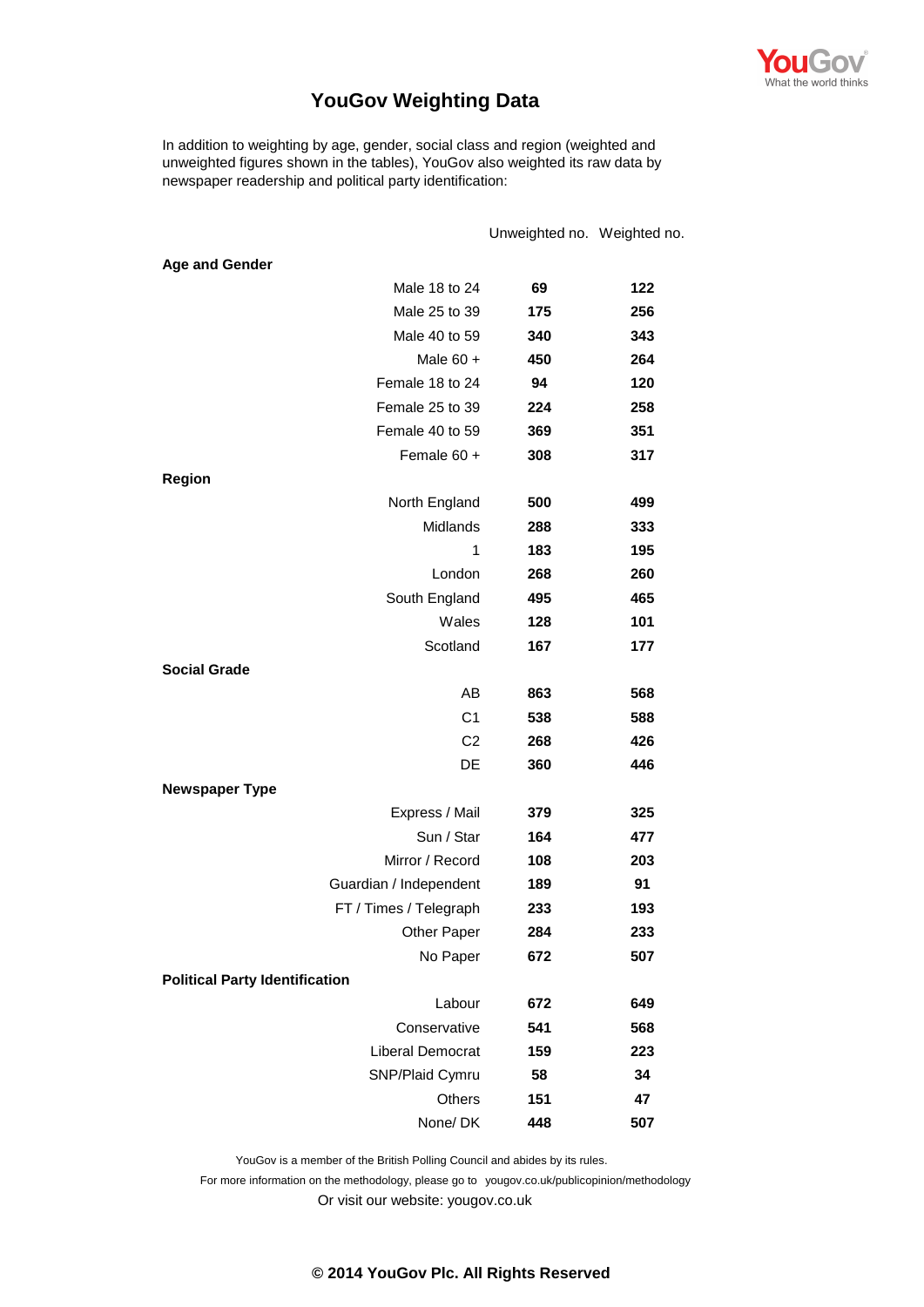| Midlands<br>Rest of<br>Lib<br>Lib<br>UKIP Con<br>Male Female<br>18-24 25-39 40-59<br>ABC1<br>C <sub>2</sub> DE<br>North<br>Lab<br>$60+$<br>Scotland<br><b>Total</b><br>Con Lab<br>London<br>Wales<br>Dem<br>South<br>Dem<br>984<br>241<br>513<br>694<br>580 1157<br>872<br>260<br>177<br><b>Weighted Sample</b><br>2029<br>510 621 151 215 613 523<br>407<br>1045<br>499<br>659<br>434<br><b>Unweighted Sample</b><br>2029<br>422<br>399<br>709<br>678<br>502<br>61<br>103<br>995<br>163<br>758<br>140'<br>628<br>268<br>416<br>500<br>167<br>529<br>%<br>%<br>%<br>$\frac{9}{6}$<br>%<br>%<br>$\%$<br>%<br>%<br>$\%$<br>%<br>$\frac{0}{0}$<br>%<br>$\frac{0}{0}$<br>%<br>%<br>%<br>%<br>%<br>$\%$<br>$\%$<br>A big threat<br>29<br>27<br>27<br>26<br>27<br>27<br>31<br>29<br>29<br>24<br>24<br>30<br>29<br>29<br>26<br>29<br>28<br>24<br>27<br>30<br>34<br>51<br>52<br>52<br>49<br>53<br>49<br>48<br>53<br>54<br>51<br>54<br>48<br>44<br>51<br>51<br>52<br>45<br>51<br>57<br>A significant threat<br>51<br>49<br>15<br>14<br>13<br>13<br>14<br>14<br>18<br>15<br>16<br>11<br>14<br>17<br>12<br>11<br>Not much of a threat<br>16<br>14<br>14<br>14<br>10<br>18<br>16<br>$\sqrt{2}$<br>$\overline{2}$<br>$\overline{2}$<br>$\overline{\mathbf{c}}$<br>No real threat at all<br>$\mathbf{2}$<br>2<br>3<br>$\sqrt{2}$<br>$\overline{2}$<br>$\overline{2}$<br>$\sqrt{2}$<br>$\overline{2}$<br>$\sqrt{2}$<br>4<br>$\mathbf{1}$<br>$\mathbf{1}$<br>$\mathbf{1}$<br>$\overline{2}$<br>$\overline{7}$<br>$\overline{4}$<br>5<br>$\overline{7}$<br>5<br>$\overline{2}$<br>$6\phantom{1}6$<br>6<br>6<br>3<br>$\overline{2}$<br>3<br>5<br>$\overline{1}$<br>6<br>6<br>4<br>6<br>14<br>10<br>Don't know<br>A big threat<br>29<br>32<br>32<br>28<br>35<br>31<br>31<br>29<br>31<br>34<br>29<br>32<br>30<br>26<br>27<br>30<br>30<br>25<br>32<br>25<br>35<br>53<br>53<br>53<br>54<br>53<br>52<br>56<br>52<br>50<br>50<br>50<br>51<br>52<br>49<br>55<br>53<br>54<br>52<br>43<br>51<br>53<br>A significant threat<br>10<br>13<br>12<br>13<br>12<br>12<br>11<br>13<br>11<br>10<br>9<br>15<br>8<br>Not much of a threat<br>17<br>10<br>10<br>13<br>13<br>10<br>11<br>16<br>$\overline{2}$<br>No real threat at all<br>$\overline{2}$<br>2<br>$\overline{2}$<br>$\sqrt{2}$<br>$\overline{2}$<br>$\overline{2}$<br>$\overline{2}$<br>2<br>$\boldsymbol{0}$<br>$\overline{2}$<br>$\mathbf{1}$<br>0<br>$\mathbf 1$<br>1<br>$\mathbf 1$<br>$\mathbf{1}$<br>-1<br>$\overline{2}$<br>6<br>$\overline{2}$<br>3<br>3<br>$6\phantom{1}6$<br>$\overline{7}$<br>5<br>5<br>6<br>6<br>3<br>$\overline{1}$<br>6<br>5<br>13<br>10<br>$\overline{4}$<br>$\overline{4}$<br>Don't know<br>1<br>$\boldsymbol{\Delta}$<br>A big threat<br>25<br>22<br>22<br>25<br>25<br>16<br>28<br>24<br>25<br>27<br>24<br>24<br>23<br>24<br>23<br>23<br>23<br>17<br>21<br>19<br>35<br>53<br>51<br>54<br>55<br>51<br>55<br>53<br>48<br>54<br>50<br>55<br>51<br>52<br>52<br>48<br>49<br>52<br>55<br>41<br>A significant threat<br>51<br>50<br>$20\,$<br>$16\,$<br>20<br>17<br>16<br>23<br>18<br>15<br>18<br>18<br>17<br>19<br>Not much of a threat<br>19<br>17<br>18<br>20<br>15<br>18<br>17<br>18<br>18<br>3<br>$\sqrt{2}$<br>$\overline{\mathbf{c}}$<br>$\overline{1}$<br>$\overline{c}$<br>$\overline{c}$<br>$\overline{2}$<br>$\overline{c}$<br>3<br>$\mathbf{1}$<br>$\overline{2}$<br>$\overline{2}$<br>No real threat at all<br>$\overline{2}$<br>$\sqrt{2}$<br>3<br>$\mathbf 0$<br>2<br>$\mathbf{1}$<br>$\overline{4}$<br>3<br>$\overline{2}$<br>3<br>5<br>$\overline{7}$<br>5<br>2<br>$\overline{4}$<br>3<br>6<br>$\overline{7}$<br>6<br>6<br>5<br>14<br>10<br>$\overline{4}$<br>6<br>6<br>$\overline{4}$<br>Don't know<br>The amount of alcohol people in Britain drink<br>A big threat<br>38<br>39<br>40<br>34<br>46<br>30<br>39<br>42<br>40<br>41<br>40<br>43<br>45<br>40<br>34<br>41<br>49<br>40<br>41<br>44<br>41<br>45<br>44<br>43<br>44<br>49<br>37<br>44<br>43<br>42<br>41<br>44<br>39<br>44<br>40<br>36<br>43<br>40<br>43<br>47<br>43<br>A significant threat<br>33<br>$\boldsymbol{9}$<br>9<br>Not much of a threat<br>13<br>18<br>15<br>$\overline{7}$<br>10<br>9<br>11<br>10<br>8<br>11<br>9<br>10<br>14<br>12<br>15<br>11<br>10<br>14<br>11<br>2<br>$\sqrt{2}$<br>$\overline{2}$<br>$\overline{c}$<br>No real threat at all<br>$\overline{a}$<br>$\overline{2}$<br>$\mathbf 0$<br>$\overline{2}$<br>$\overline{\mathbf{c}}$<br>$\overline{1}$<br>$\overline{4}$<br>$\mathbf{1}$<br>$\mathbf 1$<br>1<br>$\mathbf 1$<br>$\mathbf 1$<br>-1<br>5<br>$\overline{2}$<br>3<br>5<br>5<br>3<br>$\overline{2}$<br>$\overline{2}$<br>5<br>6<br>9<br>6<br>5<br>5<br>2<br>5<br>13<br>Don't know<br>4 |                                                          | <b>Voting intention</b> |  |  |  | <b>2010 Vote</b> |  | Gender | Age |  | <b>Social Grade</b> |  | Region |  |
|-----------------------------------------------------------------------------------------------------------------------------------------------------------------------------------------------------------------------------------------------------------------------------------------------------------------------------------------------------------------------------------------------------------------------------------------------------------------------------------------------------------------------------------------------------------------------------------------------------------------------------------------------------------------------------------------------------------------------------------------------------------------------------------------------------------------------------------------------------------------------------------------------------------------------------------------------------------------------------------------------------------------------------------------------------------------------------------------------------------------------------------------------------------------------------------------------------------------------------------------------------------------------------------------------------------------------------------------------------------------------------------------------------------------------------------------------------------------------------------------------------------------------------------------------------------------------------------------------------------------------------------------------------------------------------------------------------------------------------------------------------------------------------------------------------------------------------------------------------------------------------------------------------------------------------------------------------------------------------------------------------------------------------------------------------------------------------------------------------------------------------------------------------------------------------------------------------------------------------------------------------------------------------------------------------------------------------------------------------------------------------------------------------------------------------------------------------------------------------------------------------------------------------------------------------------------------------------------------------------------------------------------------------------------------------------------------------------------------------------------------------------------------------------------------------------------------------------------------------------------------------------------------------------------------------------------------------------------------------------------------------------------------------------------------------------------------------------------------------------------------------------------------------------------------------------------------------------------------------------------------------------------------------------------------------------------------------------------------------------------------------------------------------------------------------------------------------------------------------------------------------------------------------------------------------------------------------------------------------------------------------------------------------------------------------------------------------------------------------------------------------------------------------------------------------------------------------------------------------------------------------------------------------------------------------------------------------------------------------------------------------------------------------------------------------------------------------------------------------------------------------------------------------------------------------------------------------------------------------------------------------------------------------------------------------------------------------------------------------------------------------------------------------------------------------------------------------------------------------------------------------------------------------------------------------------------------------------------------------------------------------------------------------|----------------------------------------------------------|-------------------------|--|--|--|------------------|--|--------|-----|--|---------------------|--|--------|--|
|                                                                                                                                                                                                                                                                                                                                                                                                                                                                                                                                                                                                                                                                                                                                                                                                                                                                                                                                                                                                                                                                                                                                                                                                                                                                                                                                                                                                                                                                                                                                                                                                                                                                                                                                                                                                                                                                                                                                                                                                                                                                                                                                                                                                                                                                                                                                                                                                                                                                                                                                                                                                                                                                                                                                                                                                                                                                                                                                                                                                                                                                                                                                                                                                                                                                                                                                                                                                                                                                                                                                                                                                                                                                                                                                                                                                                                                                                                                                                                                                                                                                                                                                                                                                                                                                                                                                                                                                                                                                                                                                                                                                                                                     |                                                          |                         |  |  |  |                  |  |        |     |  |                     |  |        |  |
|                                                                                                                                                                                                                                                                                                                                                                                                                                                                                                                                                                                                                                                                                                                                                                                                                                                                                                                                                                                                                                                                                                                                                                                                                                                                                                                                                                                                                                                                                                                                                                                                                                                                                                                                                                                                                                                                                                                                                                                                                                                                                                                                                                                                                                                                                                                                                                                                                                                                                                                                                                                                                                                                                                                                                                                                                                                                                                                                                                                                                                                                                                                                                                                                                                                                                                                                                                                                                                                                                                                                                                                                                                                                                                                                                                                                                                                                                                                                                                                                                                                                                                                                                                                                                                                                                                                                                                                                                                                                                                                                                                                                                                                     |                                                          |                         |  |  |  |                  |  |        |     |  |                     |  |        |  |
|                                                                                                                                                                                                                                                                                                                                                                                                                                                                                                                                                                                                                                                                                                                                                                                                                                                                                                                                                                                                                                                                                                                                                                                                                                                                                                                                                                                                                                                                                                                                                                                                                                                                                                                                                                                                                                                                                                                                                                                                                                                                                                                                                                                                                                                                                                                                                                                                                                                                                                                                                                                                                                                                                                                                                                                                                                                                                                                                                                                                                                                                                                                                                                                                                                                                                                                                                                                                                                                                                                                                                                                                                                                                                                                                                                                                                                                                                                                                                                                                                                                                                                                                                                                                                                                                                                                                                                                                                                                                                                                                                                                                                                                     |                                                          |                         |  |  |  |                  |  |        |     |  |                     |  |        |  |
|                                                                                                                                                                                                                                                                                                                                                                                                                                                                                                                                                                                                                                                                                                                                                                                                                                                                                                                                                                                                                                                                                                                                                                                                                                                                                                                                                                                                                                                                                                                                                                                                                                                                                                                                                                                                                                                                                                                                                                                                                                                                                                                                                                                                                                                                                                                                                                                                                                                                                                                                                                                                                                                                                                                                                                                                                                                                                                                                                                                                                                                                                                                                                                                                                                                                                                                                                                                                                                                                                                                                                                                                                                                                                                                                                                                                                                                                                                                                                                                                                                                                                                                                                                                                                                                                                                                                                                                                                                                                                                                                                                                                                                                     |                                                          |                         |  |  |  |                  |  |        |     |  |                     |  |        |  |
|                                                                                                                                                                                                                                                                                                                                                                                                                                                                                                                                                                                                                                                                                                                                                                                                                                                                                                                                                                                                                                                                                                                                                                                                                                                                                                                                                                                                                                                                                                                                                                                                                                                                                                                                                                                                                                                                                                                                                                                                                                                                                                                                                                                                                                                                                                                                                                                                                                                                                                                                                                                                                                                                                                                                                                                                                                                                                                                                                                                                                                                                                                                                                                                                                                                                                                                                                                                                                                                                                                                                                                                                                                                                                                                                                                                                                                                                                                                                                                                                                                                                                                                                                                                                                                                                                                                                                                                                                                                                                                                                                                                                                                                     | How much of a threat, if any, do you think the following |                         |  |  |  |                  |  |        |     |  |                     |  |        |  |
|                                                                                                                                                                                                                                                                                                                                                                                                                                                                                                                                                                                                                                                                                                                                                                                                                                                                                                                                                                                                                                                                                                                                                                                                                                                                                                                                                                                                                                                                                                                                                                                                                                                                                                                                                                                                                                                                                                                                                                                                                                                                                                                                                                                                                                                                                                                                                                                                                                                                                                                                                                                                                                                                                                                                                                                                                                                                                                                                                                                                                                                                                                                                                                                                                                                                                                                                                                                                                                                                                                                                                                                                                                                                                                                                                                                                                                                                                                                                                                                                                                                                                                                                                                                                                                                                                                                                                                                                                                                                                                                                                                                                                                                     | are to the health of people in Britain?                  |                         |  |  |  |                  |  |        |     |  |                     |  |        |  |
|                                                                                                                                                                                                                                                                                                                                                                                                                                                                                                                                                                                                                                                                                                                                                                                                                                                                                                                                                                                                                                                                                                                                                                                                                                                                                                                                                                                                                                                                                                                                                                                                                                                                                                                                                                                                                                                                                                                                                                                                                                                                                                                                                                                                                                                                                                                                                                                                                                                                                                                                                                                                                                                                                                                                                                                                                                                                                                                                                                                                                                                                                                                                                                                                                                                                                                                                                                                                                                                                                                                                                                                                                                                                                                                                                                                                                                                                                                                                                                                                                                                                                                                                                                                                                                                                                                                                                                                                                                                                                                                                                                                                                                                     | The amount of sugar people in Britain eat                |                         |  |  |  |                  |  |        |     |  |                     |  |        |  |
|                                                                                                                                                                                                                                                                                                                                                                                                                                                                                                                                                                                                                                                                                                                                                                                                                                                                                                                                                                                                                                                                                                                                                                                                                                                                                                                                                                                                                                                                                                                                                                                                                                                                                                                                                                                                                                                                                                                                                                                                                                                                                                                                                                                                                                                                                                                                                                                                                                                                                                                                                                                                                                                                                                                                                                                                                                                                                                                                                                                                                                                                                                                                                                                                                                                                                                                                                                                                                                                                                                                                                                                                                                                                                                                                                                                                                                                                                                                                                                                                                                                                                                                                                                                                                                                                                                                                                                                                                                                                                                                                                                                                                                                     |                                                          |                         |  |  |  |                  |  |        |     |  |                     |  |        |  |
|                                                                                                                                                                                                                                                                                                                                                                                                                                                                                                                                                                                                                                                                                                                                                                                                                                                                                                                                                                                                                                                                                                                                                                                                                                                                                                                                                                                                                                                                                                                                                                                                                                                                                                                                                                                                                                                                                                                                                                                                                                                                                                                                                                                                                                                                                                                                                                                                                                                                                                                                                                                                                                                                                                                                                                                                                                                                                                                                                                                                                                                                                                                                                                                                                                                                                                                                                                                                                                                                                                                                                                                                                                                                                                                                                                                                                                                                                                                                                                                                                                                                                                                                                                                                                                                                                                                                                                                                                                                                                                                                                                                                                                                     |                                                          |                         |  |  |  |                  |  |        |     |  |                     |  |        |  |
|                                                                                                                                                                                                                                                                                                                                                                                                                                                                                                                                                                                                                                                                                                                                                                                                                                                                                                                                                                                                                                                                                                                                                                                                                                                                                                                                                                                                                                                                                                                                                                                                                                                                                                                                                                                                                                                                                                                                                                                                                                                                                                                                                                                                                                                                                                                                                                                                                                                                                                                                                                                                                                                                                                                                                                                                                                                                                                                                                                                                                                                                                                                                                                                                                                                                                                                                                                                                                                                                                                                                                                                                                                                                                                                                                                                                                                                                                                                                                                                                                                                                                                                                                                                                                                                                                                                                                                                                                                                                                                                                                                                                                                                     |                                                          |                         |  |  |  |                  |  |        |     |  |                     |  |        |  |
|                                                                                                                                                                                                                                                                                                                                                                                                                                                                                                                                                                                                                                                                                                                                                                                                                                                                                                                                                                                                                                                                                                                                                                                                                                                                                                                                                                                                                                                                                                                                                                                                                                                                                                                                                                                                                                                                                                                                                                                                                                                                                                                                                                                                                                                                                                                                                                                                                                                                                                                                                                                                                                                                                                                                                                                                                                                                                                                                                                                                                                                                                                                                                                                                                                                                                                                                                                                                                                                                                                                                                                                                                                                                                                                                                                                                                                                                                                                                                                                                                                                                                                                                                                                                                                                                                                                                                                                                                                                                                                                                                                                                                                                     |                                                          |                         |  |  |  |                  |  |        |     |  |                     |  |        |  |
|                                                                                                                                                                                                                                                                                                                                                                                                                                                                                                                                                                                                                                                                                                                                                                                                                                                                                                                                                                                                                                                                                                                                                                                                                                                                                                                                                                                                                                                                                                                                                                                                                                                                                                                                                                                                                                                                                                                                                                                                                                                                                                                                                                                                                                                                                                                                                                                                                                                                                                                                                                                                                                                                                                                                                                                                                                                                                                                                                                                                                                                                                                                                                                                                                                                                                                                                                                                                                                                                                                                                                                                                                                                                                                                                                                                                                                                                                                                                                                                                                                                                                                                                                                                                                                                                                                                                                                                                                                                                                                                                                                                                                                                     |                                                          |                         |  |  |  |                  |  |        |     |  |                     |  |        |  |
|                                                                                                                                                                                                                                                                                                                                                                                                                                                                                                                                                                                                                                                                                                                                                                                                                                                                                                                                                                                                                                                                                                                                                                                                                                                                                                                                                                                                                                                                                                                                                                                                                                                                                                                                                                                                                                                                                                                                                                                                                                                                                                                                                                                                                                                                                                                                                                                                                                                                                                                                                                                                                                                                                                                                                                                                                                                                                                                                                                                                                                                                                                                                                                                                                                                                                                                                                                                                                                                                                                                                                                                                                                                                                                                                                                                                                                                                                                                                                                                                                                                                                                                                                                                                                                                                                                                                                                                                                                                                                                                                                                                                                                                     | The amount of fat people in Britain eat                  |                         |  |  |  |                  |  |        |     |  |                     |  |        |  |
|                                                                                                                                                                                                                                                                                                                                                                                                                                                                                                                                                                                                                                                                                                                                                                                                                                                                                                                                                                                                                                                                                                                                                                                                                                                                                                                                                                                                                                                                                                                                                                                                                                                                                                                                                                                                                                                                                                                                                                                                                                                                                                                                                                                                                                                                                                                                                                                                                                                                                                                                                                                                                                                                                                                                                                                                                                                                                                                                                                                                                                                                                                                                                                                                                                                                                                                                                                                                                                                                                                                                                                                                                                                                                                                                                                                                                                                                                                                                                                                                                                                                                                                                                                                                                                                                                                                                                                                                                                                                                                                                                                                                                                                     |                                                          |                         |  |  |  |                  |  |        |     |  |                     |  |        |  |
|                                                                                                                                                                                                                                                                                                                                                                                                                                                                                                                                                                                                                                                                                                                                                                                                                                                                                                                                                                                                                                                                                                                                                                                                                                                                                                                                                                                                                                                                                                                                                                                                                                                                                                                                                                                                                                                                                                                                                                                                                                                                                                                                                                                                                                                                                                                                                                                                                                                                                                                                                                                                                                                                                                                                                                                                                                                                                                                                                                                                                                                                                                                                                                                                                                                                                                                                                                                                                                                                                                                                                                                                                                                                                                                                                                                                                                                                                                                                                                                                                                                                                                                                                                                                                                                                                                                                                                                                                                                                                                                                                                                                                                                     |                                                          |                         |  |  |  |                  |  |        |     |  |                     |  |        |  |
|                                                                                                                                                                                                                                                                                                                                                                                                                                                                                                                                                                                                                                                                                                                                                                                                                                                                                                                                                                                                                                                                                                                                                                                                                                                                                                                                                                                                                                                                                                                                                                                                                                                                                                                                                                                                                                                                                                                                                                                                                                                                                                                                                                                                                                                                                                                                                                                                                                                                                                                                                                                                                                                                                                                                                                                                                                                                                                                                                                                                                                                                                                                                                                                                                                                                                                                                                                                                                                                                                                                                                                                                                                                                                                                                                                                                                                                                                                                                                                                                                                                                                                                                                                                                                                                                                                                                                                                                                                                                                                                                                                                                                                                     |                                                          |                         |  |  |  |                  |  |        |     |  |                     |  |        |  |
|                                                                                                                                                                                                                                                                                                                                                                                                                                                                                                                                                                                                                                                                                                                                                                                                                                                                                                                                                                                                                                                                                                                                                                                                                                                                                                                                                                                                                                                                                                                                                                                                                                                                                                                                                                                                                                                                                                                                                                                                                                                                                                                                                                                                                                                                                                                                                                                                                                                                                                                                                                                                                                                                                                                                                                                                                                                                                                                                                                                                                                                                                                                                                                                                                                                                                                                                                                                                                                                                                                                                                                                                                                                                                                                                                                                                                                                                                                                                                                                                                                                                                                                                                                                                                                                                                                                                                                                                                                                                                                                                                                                                                                                     |                                                          |                         |  |  |  |                  |  |        |     |  |                     |  |        |  |
|                                                                                                                                                                                                                                                                                                                                                                                                                                                                                                                                                                                                                                                                                                                                                                                                                                                                                                                                                                                                                                                                                                                                                                                                                                                                                                                                                                                                                                                                                                                                                                                                                                                                                                                                                                                                                                                                                                                                                                                                                                                                                                                                                                                                                                                                                                                                                                                                                                                                                                                                                                                                                                                                                                                                                                                                                                                                                                                                                                                                                                                                                                                                                                                                                                                                                                                                                                                                                                                                                                                                                                                                                                                                                                                                                                                                                                                                                                                                                                                                                                                                                                                                                                                                                                                                                                                                                                                                                                                                                                                                                                                                                                                     |                                                          |                         |  |  |  |                  |  |        |     |  |                     |  |        |  |
|                                                                                                                                                                                                                                                                                                                                                                                                                                                                                                                                                                                                                                                                                                                                                                                                                                                                                                                                                                                                                                                                                                                                                                                                                                                                                                                                                                                                                                                                                                                                                                                                                                                                                                                                                                                                                                                                                                                                                                                                                                                                                                                                                                                                                                                                                                                                                                                                                                                                                                                                                                                                                                                                                                                                                                                                                                                                                                                                                                                                                                                                                                                                                                                                                                                                                                                                                                                                                                                                                                                                                                                                                                                                                                                                                                                                                                                                                                                                                                                                                                                                                                                                                                                                                                                                                                                                                                                                                                                                                                                                                                                                                                                     | The amount of salt people in Britain eat                 |                         |  |  |  |                  |  |        |     |  |                     |  |        |  |
|                                                                                                                                                                                                                                                                                                                                                                                                                                                                                                                                                                                                                                                                                                                                                                                                                                                                                                                                                                                                                                                                                                                                                                                                                                                                                                                                                                                                                                                                                                                                                                                                                                                                                                                                                                                                                                                                                                                                                                                                                                                                                                                                                                                                                                                                                                                                                                                                                                                                                                                                                                                                                                                                                                                                                                                                                                                                                                                                                                                                                                                                                                                                                                                                                                                                                                                                                                                                                                                                                                                                                                                                                                                                                                                                                                                                                                                                                                                                                                                                                                                                                                                                                                                                                                                                                                                                                                                                                                                                                                                                                                                                                                                     |                                                          |                         |  |  |  |                  |  |        |     |  |                     |  |        |  |
|                                                                                                                                                                                                                                                                                                                                                                                                                                                                                                                                                                                                                                                                                                                                                                                                                                                                                                                                                                                                                                                                                                                                                                                                                                                                                                                                                                                                                                                                                                                                                                                                                                                                                                                                                                                                                                                                                                                                                                                                                                                                                                                                                                                                                                                                                                                                                                                                                                                                                                                                                                                                                                                                                                                                                                                                                                                                                                                                                                                                                                                                                                                                                                                                                                                                                                                                                                                                                                                                                                                                                                                                                                                                                                                                                                                                                                                                                                                                                                                                                                                                                                                                                                                                                                                                                                                                                                                                                                                                                                                                                                                                                                                     |                                                          |                         |  |  |  |                  |  |        |     |  |                     |  |        |  |
|                                                                                                                                                                                                                                                                                                                                                                                                                                                                                                                                                                                                                                                                                                                                                                                                                                                                                                                                                                                                                                                                                                                                                                                                                                                                                                                                                                                                                                                                                                                                                                                                                                                                                                                                                                                                                                                                                                                                                                                                                                                                                                                                                                                                                                                                                                                                                                                                                                                                                                                                                                                                                                                                                                                                                                                                                                                                                                                                                                                                                                                                                                                                                                                                                                                                                                                                                                                                                                                                                                                                                                                                                                                                                                                                                                                                                                                                                                                                                                                                                                                                                                                                                                                                                                                                                                                                                                                                                                                                                                                                                                                                                                                     |                                                          |                         |  |  |  |                  |  |        |     |  |                     |  |        |  |
|                                                                                                                                                                                                                                                                                                                                                                                                                                                                                                                                                                                                                                                                                                                                                                                                                                                                                                                                                                                                                                                                                                                                                                                                                                                                                                                                                                                                                                                                                                                                                                                                                                                                                                                                                                                                                                                                                                                                                                                                                                                                                                                                                                                                                                                                                                                                                                                                                                                                                                                                                                                                                                                                                                                                                                                                                                                                                                                                                                                                                                                                                                                                                                                                                                                                                                                                                                                                                                                                                                                                                                                                                                                                                                                                                                                                                                                                                                                                                                                                                                                                                                                                                                                                                                                                                                                                                                                                                                                                                                                                                                                                                                                     |                                                          |                         |  |  |  |                  |  |        |     |  |                     |  |        |  |
|                                                                                                                                                                                                                                                                                                                                                                                                                                                                                                                                                                                                                                                                                                                                                                                                                                                                                                                                                                                                                                                                                                                                                                                                                                                                                                                                                                                                                                                                                                                                                                                                                                                                                                                                                                                                                                                                                                                                                                                                                                                                                                                                                                                                                                                                                                                                                                                                                                                                                                                                                                                                                                                                                                                                                                                                                                                                                                                                                                                                                                                                                                                                                                                                                                                                                                                                                                                                                                                                                                                                                                                                                                                                                                                                                                                                                                                                                                                                                                                                                                                                                                                                                                                                                                                                                                                                                                                                                                                                                                                                                                                                                                                     |                                                          |                         |  |  |  |                  |  |        |     |  |                     |  |        |  |
|                                                                                                                                                                                                                                                                                                                                                                                                                                                                                                                                                                                                                                                                                                                                                                                                                                                                                                                                                                                                                                                                                                                                                                                                                                                                                                                                                                                                                                                                                                                                                                                                                                                                                                                                                                                                                                                                                                                                                                                                                                                                                                                                                                                                                                                                                                                                                                                                                                                                                                                                                                                                                                                                                                                                                                                                                                                                                                                                                                                                                                                                                                                                                                                                                                                                                                                                                                                                                                                                                                                                                                                                                                                                                                                                                                                                                                                                                                                                                                                                                                                                                                                                                                                                                                                                                                                                                                                                                                                                                                                                                                                                                                                     |                                                          |                         |  |  |  |                  |  |        |     |  |                     |  |        |  |
|                                                                                                                                                                                                                                                                                                                                                                                                                                                                                                                                                                                                                                                                                                                                                                                                                                                                                                                                                                                                                                                                                                                                                                                                                                                                                                                                                                                                                                                                                                                                                                                                                                                                                                                                                                                                                                                                                                                                                                                                                                                                                                                                                                                                                                                                                                                                                                                                                                                                                                                                                                                                                                                                                                                                                                                                                                                                                                                                                                                                                                                                                                                                                                                                                                                                                                                                                                                                                                                                                                                                                                                                                                                                                                                                                                                                                                                                                                                                                                                                                                                                                                                                                                                                                                                                                                                                                                                                                                                                                                                                                                                                                                                     |                                                          |                         |  |  |  |                  |  |        |     |  |                     |  |        |  |
|                                                                                                                                                                                                                                                                                                                                                                                                                                                                                                                                                                                                                                                                                                                                                                                                                                                                                                                                                                                                                                                                                                                                                                                                                                                                                                                                                                                                                                                                                                                                                                                                                                                                                                                                                                                                                                                                                                                                                                                                                                                                                                                                                                                                                                                                                                                                                                                                                                                                                                                                                                                                                                                                                                                                                                                                                                                                                                                                                                                                                                                                                                                                                                                                                                                                                                                                                                                                                                                                                                                                                                                                                                                                                                                                                                                                                                                                                                                                                                                                                                                                                                                                                                                                                                                                                                                                                                                                                                                                                                                                                                                                                                                     |                                                          |                         |  |  |  |                  |  |        |     |  |                     |  |        |  |
|                                                                                                                                                                                                                                                                                                                                                                                                                                                                                                                                                                                                                                                                                                                                                                                                                                                                                                                                                                                                                                                                                                                                                                                                                                                                                                                                                                                                                                                                                                                                                                                                                                                                                                                                                                                                                                                                                                                                                                                                                                                                                                                                                                                                                                                                                                                                                                                                                                                                                                                                                                                                                                                                                                                                                                                                                                                                                                                                                                                                                                                                                                                                                                                                                                                                                                                                                                                                                                                                                                                                                                                                                                                                                                                                                                                                                                                                                                                                                                                                                                                                                                                                                                                                                                                                                                                                                                                                                                                                                                                                                                                                                                                     |                                                          |                         |  |  |  |                  |  |        |     |  |                     |  |        |  |
|                                                                                                                                                                                                                                                                                                                                                                                                                                                                                                                                                                                                                                                                                                                                                                                                                                                                                                                                                                                                                                                                                                                                                                                                                                                                                                                                                                                                                                                                                                                                                                                                                                                                                                                                                                                                                                                                                                                                                                                                                                                                                                                                                                                                                                                                                                                                                                                                                                                                                                                                                                                                                                                                                                                                                                                                                                                                                                                                                                                                                                                                                                                                                                                                                                                                                                                                                                                                                                                                                                                                                                                                                                                                                                                                                                                                                                                                                                                                                                                                                                                                                                                                                                                                                                                                                                                                                                                                                                                                                                                                                                                                                                                     |                                                          |                         |  |  |  |                  |  |        |     |  |                     |  |        |  |
|                                                                                                                                                                                                                                                                                                                                                                                                                                                                                                                                                                                                                                                                                                                                                                                                                                                                                                                                                                                                                                                                                                                                                                                                                                                                                                                                                                                                                                                                                                                                                                                                                                                                                                                                                                                                                                                                                                                                                                                                                                                                                                                                                                                                                                                                                                                                                                                                                                                                                                                                                                                                                                                                                                                                                                                                                                                                                                                                                                                                                                                                                                                                                                                                                                                                                                                                                                                                                                                                                                                                                                                                                                                                                                                                                                                                                                                                                                                                                                                                                                                                                                                                                                                                                                                                                                                                                                                                                                                                                                                                                                                                                                                     |                                                          |                         |  |  |  |                  |  |        |     |  |                     |  |        |  |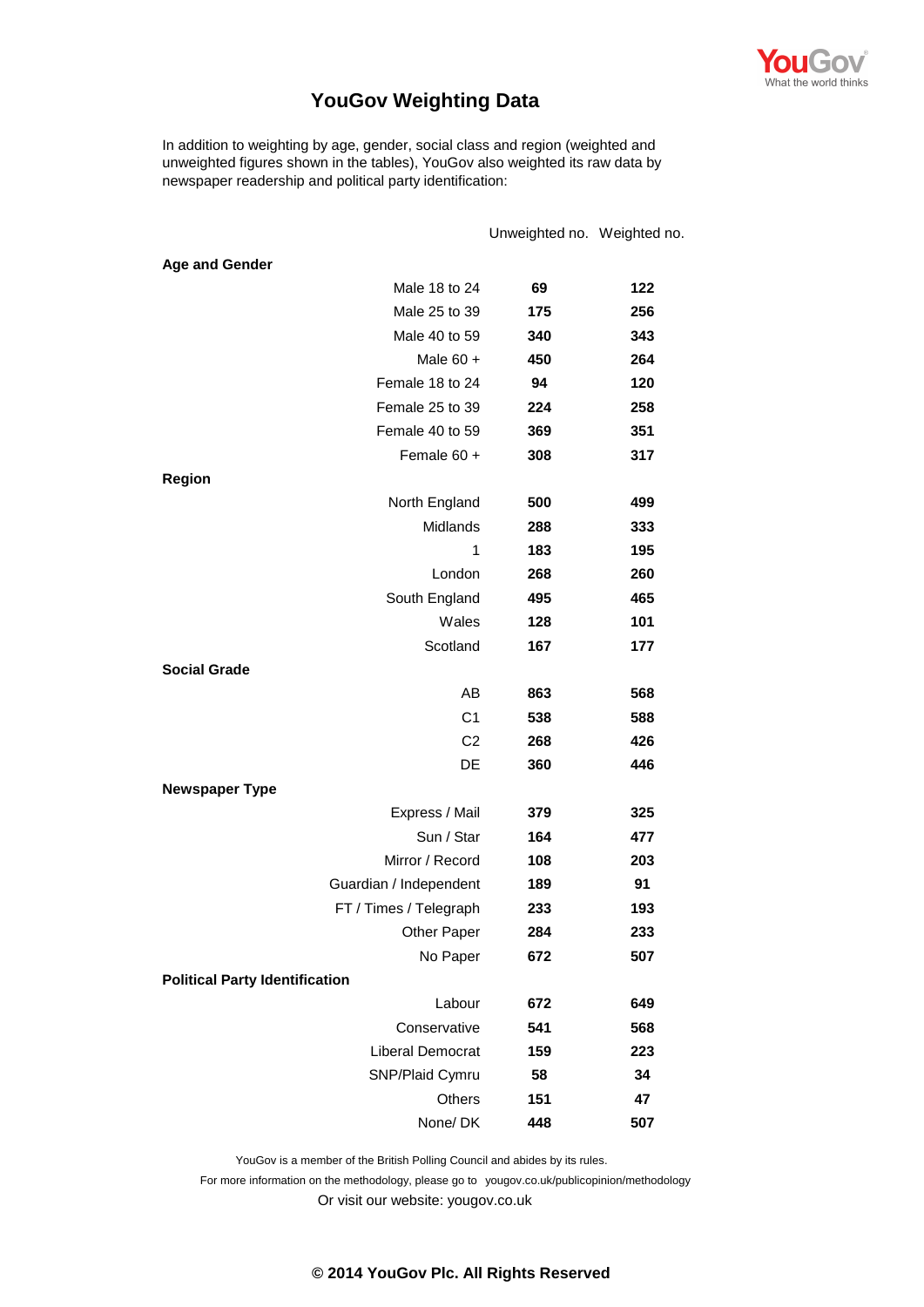|                                                                                    |                |                | <b>Voting intention</b> |                         |                | <b>2010 Vote</b> |                     |                | Gender         |                | Age             |                         |                |                | <b>Social Grade</b> |                |                         | Region                   |                |                         |
|------------------------------------------------------------------------------------|----------------|----------------|-------------------------|-------------------------|----------------|------------------|---------------------|----------------|----------------|----------------|-----------------|-------------------------|----------------|----------------|---------------------|----------------|-------------------------|--------------------------|----------------|-------------------------|
| Total                                                                              | Con            | Lab            | Lib<br>Dem              |                         | UKIP Con       | Lab              | Lib<br>Dem          | Male           | Female 18-24   |                | 25-39 40-59     |                         | $60+$          | ABC1           | C2DE                | London         | <b>Rest of</b><br>South | Midlands<br>Wales        | <b>North</b>   | Scotland                |
| <b>Weighted Sample</b><br>2029                                                     |                | 510 621        | 151                     | 215 613 523             |                |                  | 407                 | 984            | 1045           | 241            | 513             | 694                     | 580            | 1157           | 872                 | 260            | 659                     | 434                      | 499            | 177                     |
| <b>Unweighted Sample</b><br>2029                                                   |                | 61             |                         | 259                     | 61             |                  | 422                 | 03             | 995            | 163            | 399             | 709                     | 758            | 401            | 628                 | 268            | 678                     | 416                      | 500            | 167                     |
| ℅                                                                                  | %              | %              | $\%$                    | $\%$                    | %              | %                | %                   | $\frac{0}{6}$  | $\%$           | %              | $\%$            | %                       | %              | %              | %                   | $\%$           | %                       | %                        | %              | %                       |
| Thinking about your own diet, how much do you worry                                |                |                |                         |                         |                |                  |                     |                |                |                |                 |                         |                |                |                     |                |                         |                          |                |                         |
| about the amount of each of the following you eat or                               |                |                |                         |                         |                |                  |                     |                |                |                |                 |                         |                |                |                     |                |                         |                          |                |                         |
| drink?                                                                             |                |                |                         |                         |                |                  |                     |                |                |                |                 |                         |                |                |                     |                |                         |                          |                |                         |
| The amount of sugar you eat                                                        |                |                |                         |                         |                |                  |                     |                |                |                |                 |                         |                |                |                     |                |                         |                          |                |                         |
| Worry a lot<br>6                                                                   | 4              | 8              | 11                      | 7                       | 5              | 6                | 6                   | 6              | $\overline{7}$ | 9              | 8               | 6                       | 5              | 6              | 7                   | 10             | 6                       | 5                        | 6              | $\overline{7}$          |
| 28<br>Worry a fair amount                                                          | 28             | 30             | 32                      | 22                      | 26             | 31               | 29                  | 24             | 33             | 39             | 32              | 27                      | 23             | 29             | 27                  | 32             | 32                      | 28                       | 23             | 23                      |
| Do not worry very much<br>41                                                       | 46             | 43             | 45                      | 38                      | 43             | 43               | 43                  | 42             | 41             | 32             | 39              | 43                      | 45             | 42             | 40                  | 37             | 40                      | 36                       | 46             | 50                      |
| 20<br>Do not worry at all                                                          | 21             | 18             | 11                      | $30\,$                  | 25             | 18               | 18                  | 24             | 17             | 9              | 14              | 23                      | 28             | 20             | 21                  | 17             | 18                      | 28                       | 21             | 17                      |
| 4<br>Don't know                                                                    | $\mathbf{1}$   | $\overline{1}$ | $\overline{2}$          | 3                       | $\overline{1}$ | $\overline{2}$   | $\overline{4}$      | 5              | 3              | 11             | $\overline{7}$  | $\mathbf{1}$            | $\mathbf{1}$   | 3              | 5                   | 5              | 3                       | 3                        | 4              | 3                       |
| The amount of fat you eat                                                          |                |                |                         |                         |                |                  |                     |                |                |                |                 |                         |                |                |                     |                |                         |                          |                |                         |
| Worry a lot<br>7                                                                   | 6              | 8              | 9                       | 8                       | 6              | 6                | 6                   | 6              | $\overline{7}$ | 8              | 9               | 5                       | 6              | $\overline{7}$ | $\overline{7}$      | 10             | $\overline{7}$          | 5                        | 6              | 6                       |
| Worry a fair amount<br>32                                                          | 28             | 39             | 28                      | 23                      | 25             | 42               | 30                  | 29             | 34             | 34             | 35              | 33                      | 26             | 32             | 31                  | 32             | 31                      | 29                       | 32             | 36                      |
| Do not worry very much<br>41                                                       | 48             | 39             | 53                      | 39                      | 48             | 36               | 48                  | 41             | 41             | 29             | 38              | 44                      | 46             | 42             | 40                  | 39             | 43                      | 39                       | 42             | 41                      |
| 17<br>Do not worry at all                                                          | 17             | 14             | 9                       | 27                      | 20             | 14               | 12                  | 19             | 15             | 17             | 11              | 17                      | 22             | 17             | 17                  | 15             | 15                      | 23                       | 16             | 15                      |
| Don't know<br>4                                                                    | $\mathbf{1}$   | $\mathbf{1}$   | $\overline{2}$          | 3                       | $\mathbf{1}$   | $\overline{2}$   | $\overline{4}$      | $\overline{5}$ | 3              | 11             | $\overline{7}$  | $\mathbf{1}$            | $\mathbf{1}$   | 3              | 5                   | 5              | 3                       | 3                        | 4              | 3                       |
| The amount of salt you eat                                                         |                |                |                         |                         |                |                  |                     |                |                |                |                 |                         |                |                |                     |                |                         |                          |                |                         |
| Worry a lot<br>5                                                                   | 3              | 5              | 4                       | 8                       | 3              | 5                | 3                   | 4              | 5              | 6              | 6               | 4                       | 4              | 4              | 5                   | 6              | 6                       | 3                        | 4              | 6                       |
| Worry a fair amount<br>20                                                          | 21             | 23             | 18                      | 17                      | 19             | 24               | 18                  | 20             | 20             | 22             | 20              | 19                      | 21             | 21             | 19                  | 21             | 22                      | 18                       | 20             | 19                      |
| Do not worry very much<br>43                                                       | 49             | 45             | 49                      | 40                      | 48             | 43               | 44                  | 44             | 42             | 36             | 45              | 45                      | 42             | 44             | 42                  | 47             | 43                      | 40                       | 45             | 40                      |
| 29<br>Do not worry at all                                                          | 25             | 26             | 27                      | 32                      | 29             | 26               | 31                  | 27             | 30             | 25             | 23              | 30                      | 32             | 28             | 29                  | 22             | 26                      | 36                       | 28             | 32                      |
| Don't know<br>3                                                                    | $\overline{1}$ | $\mathbf{1}$   | $\overline{2}$          | 3                       | $\mathbf{1}$   | $\overline{2}$   | $\overline{4}$      | $\overline{4}$ | 3              | 11             | 6               | $\mathbf{1}$            | $\mathsf 0$    | 3              | 5                   | $\overline{4}$ | 3                       | 3                        | $\overline{4}$ | 3                       |
| Jan                                                                                |                |                |                         |                         |                |                  |                     |                |                |                |                 |                         |                |                |                     |                |                         |                          |                |                         |
| Mar<br>$16 - 17$<br>$6 - 7$                                                        |                |                |                         |                         |                |                  |                     |                |                |                |                 |                         |                |                |                     |                |                         |                          |                |                         |
| On average, how many fizzy drinks containing sugar do                              |                |                |                         |                         |                |                  |                     |                |                |                |                 |                         |                |                |                     |                |                         |                          |                |                         |
| you have a week?                                                                   |                |                |                         |                         |                |                  |                     |                |                |                |                 |                         |                |                |                     |                |                         |                          |                |                         |
| 57<br>None at all<br>54                                                            | 64             | 51             | 60                      | 59                      | 64             | 55               | 63                  | 52             | 62             | 30             | 44              | 63                      | 73             | 60             | 53                  | 49             | 60                      | 55                       | 60             | 54                      |
| 21<br>One a week<br>20                                                             | 20             | 22             | 18                      | 20                      | 20             | 19               | 18                  | 22             | 19             | 29             | 25              | 18                      | 16             | 20             | 21                  | 25             | 21                      | 22                       | 18             | 17                      |
| Two or three a week<br>12<br>16                                                    | 11             | 14             | 15                      | 11                      | 9              | 15               | 12                  | 12             | 12             | 17             | 15              | 11                      | 9              | 11             | 13                  | 14             | 10                      | 11                       | 13             | 15                      |
| 5<br>$\sqrt{5}$<br>One a day                                                       | 3              | 8              | $\overline{4}$          | 4                       | $\overline{4}$ | 6                | $\mathbf{3}$        | 6              | 4              | 8              | 9               | 4                       | $\mathbf{1}$   | $\sqrt{5}$     | 5                   | 3              | 5                       | 6                        | $\sqrt{5}$     | 3                       |
| Two or three a day<br>3<br>$\mathbf{2}$                                            | $\mathbf{1}$   | $\overline{2}$ | $\mathbf{1}$            | $\overline{2}$          | $\mathbf{1}$   | 3                | $\mathbf{1}$        | 2              | $\overline{1}$ | $\overline{4}$ | 3               | $\overline{1}$          | $\mathbf 0$    | $\mathbf{1}$   | 2                   | 3              | $\overline{1}$          | $\overline{2}$           | $\overline{2}$ | $\overline{\mathbf{4}}$ |
| More than three a day<br>$\mathbf{1}$<br>$\mathbf{1}$                              | $\mathsf 0$    | $\overline{2}$ | 3                       | $\mathbf 0$             | $\mathbf 0$    | $\overline{2}$   | $\mathsf{O}\xspace$ | $\overline{2}$ | 0              | $\mathbf{1}$   | $\overline{2}$  | $\mathbf{1}$            | $\mathsf 0$    | $\mathbf{1}$   | $\mathbf{1}$        | $\sqrt{2}$     | $\mathbf 0$             | $\overline{1}$           | 0              | 5                       |
| 2<br>3<br>Not sure                                                                 | $\mathbf 0$    | $\overline{1}$ | $\mathbf 0$             | 3                       | $\overline{1}$ | $\overline{2}$   | 3                   | $\overline{4}$ | $\overline{2}$ | 13             | 3               | $\mathbf{1}$            | $\mathsf 0$    | 2              | 5                   | 5              | $\boldsymbol{\Delta}$   | 3                        | $\overline{2}$ | $\Omega$                |
|                                                                                    |                |                |                         |                         |                |                  |                     |                |                |                |                 |                         |                |                |                     |                |                         |                          |                |                         |
| How much of a health risk, if any, do you think having a<br>diet high in sugar is? |                |                |                         |                         |                |                  |                     |                |                |                |                 |                         |                |                |                     |                |                         |                          |                |                         |
| A severe health risk<br>39                                                         | 41             | 39             | 38                      | 35                      | 40             | 39               | 40                  | 35             | 42             | 26             | 32              | 43                      | 44             | 40             | 37                  | 39             | 38                      | 37                       | 37             | 48                      |
| 47<br>A modest health risk                                                         | 51             | 47             | 49                      | 48                      | 51             | 46               | 49                  | 47             | 48             | 47             | 50              | 47                      | 45             | 46             | 48                  | 40             | 50                      | 45                       | 52             | 39                      |
| Only a minor health risk<br>9                                                      | $\overline{7}$ | 10             | 11                      | 11                      | $\overline{7}$ | 13               | $\overline{7}$      | 11             | $\overline{7}$ | 14             | 10              | 6                       | 9              | 10             | $\overline{7}$      | 13             | 6                       | 12                       | $\overline{7}$ | 11                      |
| No real health risk at all<br>$\mathbf{1}$                                         | $\overline{1}$ | $\mathbf{1}$   | $\mathbf 0$             | $\overline{\mathbf{c}}$ | $\overline{1}$ | $\mathbf{1}$     | $\mathbf{1}$        | $\mathbf{1}$   | $\mathbf{1}$   | $\mathbf{1}$   | 2               | $\mathbf{1}$            | $\overline{1}$ | $\mathbf{1}$   | $\overline{2}$      | $\mathbf{1}$   | $\overline{1}$          | $\overline{1}$           | $\mathbf{1}$   | $\mathbf{1}$            |
| Don't know<br>4                                                                    | $\mathbf 0$    | 3              | 3                       | 3                       | $\mathbf{1}$   | $\overline{2}$   | $\overline{4}$      | 6              | 2              | 12             | $6\phantom{1}6$ | $\overline{\mathbf{c}}$ | $\mathbf{1}$   | 3              | 6                   | $\overline{7}$ | $\overline{4}$          | $\overline{\mathcal{A}}$ | 3              | $\mathbf 1$             |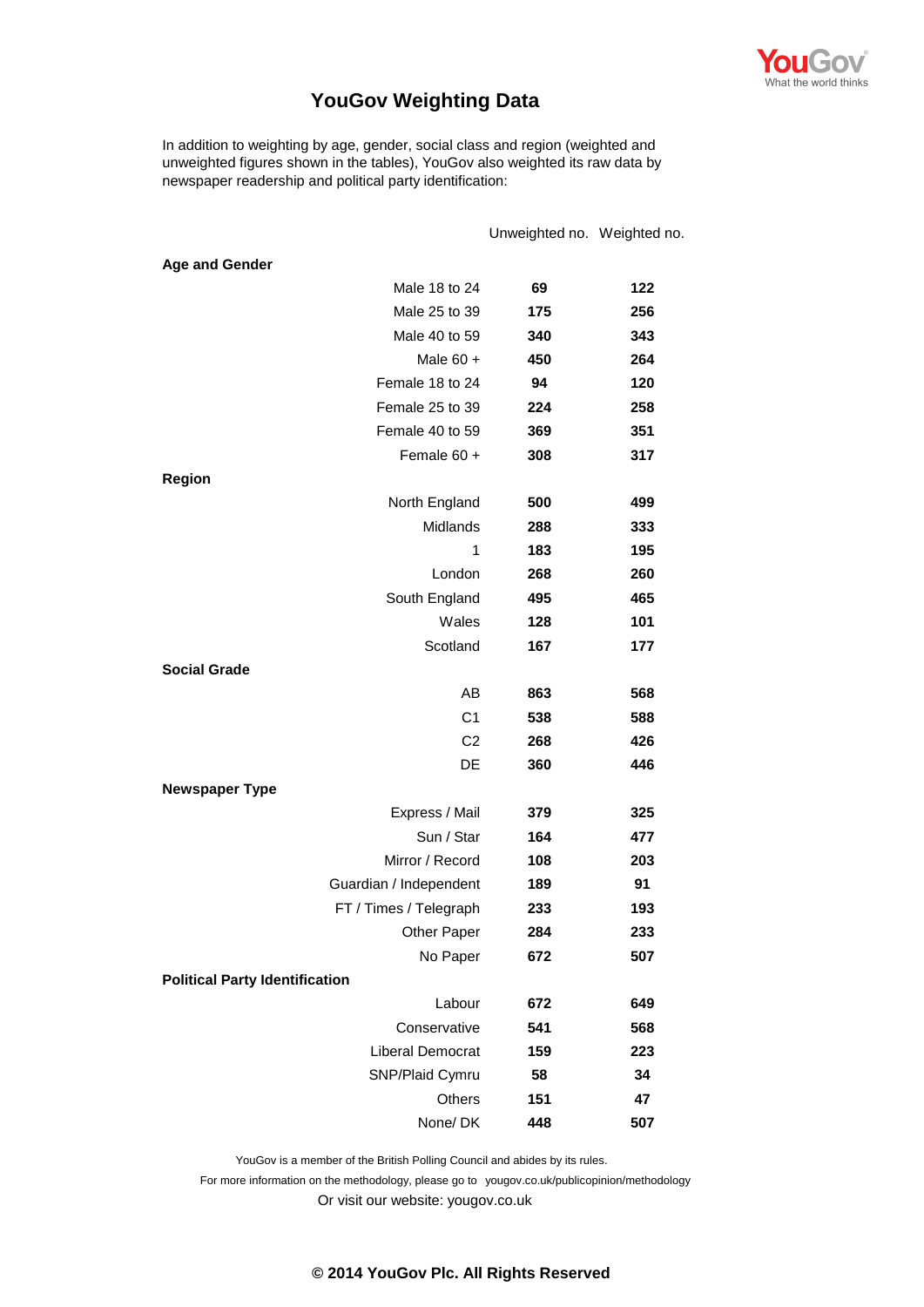|                                                                                                                                                                                        |                |                   |                  | <b>Voting intention</b> |                                  |                  | 2010 Vote      |                |                | Gender         |                | Age                       |                                  |              |                         | <b>Social Grade</b> |                      |                      | Region                          |                           |                                             |
|----------------------------------------------------------------------------------------------------------------------------------------------------------------------------------------|----------------|-------------------|------------------|-------------------------|----------------------------------|------------------|----------------|----------------|----------------|----------------|----------------|---------------------------|----------------------------------|--------------|-------------------------|---------------------|----------------------|----------------------|---------------------------------|---------------------------|---------------------------------------------|
|                                                                                                                                                                                        | Total          |                   | Con   Lab        | Lib<br>Dem              | UKIP Con                         |                  | Lab            | Lib<br>Dem     |                | Male Female    |                | 18-24 25-39 40-59         |                                  | $60+$        | ABC1                    | C2DE                | London               | Rest of<br>South     | <b>Midlands</b><br><b>Wales</b> | North                     | Scotland                                    |
| <b>Weighted Sample</b>                                                                                                                                                                 | 2029           |                   | 510 621          | 151                     |                                  | 215 613 523      |                | 407            | 984            | 1045           | 241            | 513                       | 694                              | 580          | 1157                    | 872                 | 260                  | 659                  | 434                             | 499                       | 177                                         |
| <b>Unweighted Sample</b>                                                                                                                                                               | 2029           | 502               | 61               |                         |                                  |                  | 529            | 422            | 103            | 995            | 163            | 399                       | 709                              | 758          | 140'                    | 628                 | 268                  | 678                  | 416                             | 50C                       | 167                                         |
|                                                                                                                                                                                        | %              | %                 | %                | %                       | %                                | %                | $\frac{0}{0}$  | $\frac{0}{0}$  | %              | %              | $\frac{0}{0}$  | %                         | %                                | %            | $\frac{0}{2}$           | %                   | $\%$                 | %                    | %                               | %                         | %                                           |
| Thinking about your own diet, which of the following                                                                                                                                   |                |                   |                  |                         |                                  |                  |                |                |                |                |                |                           |                                  |              |                         |                     |                      |                      |                                 |                           |                                             |
| best reflects your view?                                                                                                                                                               |                |                   |                  |                         |                                  |                  |                |                |                |                |                |                           |                                  |              |                         |                     |                      |                      |                                 |                           |                                             |
| I probably eat too much sugar and am trying to cut down                                                                                                                                | 21             | 19                | 24               | 22                      | 20                               | 19               | 22             | 22             | 17             | 25             | 26             | 26                        | 22                               | 15           | 20                      | 22                  | 23                   | 22                   | 22                              | 18                        | 26                                          |
| I probably eat too much sugar, but it is not something I                                                                                                                               |                |                   |                  |                         |                                  |                  |                |                |                |                |                |                           |                                  |              |                         |                     |                      |                      |                                 |                           |                                             |
| worry too much about                                                                                                                                                                   | 21             | 16                | 22               | 29                      | 23                               | 17               | 21             | 25             | 22             | 20             | 35             | 22                        | 21                               | 15           | 22                      | 20                  | 18                   | 19                   | 22                              | 25                        | 21                                          |
| I think I probably eat about the right amount of sugar                                                                                                                                 | 49             | 59                | 48               | 45                      | 48                               | 59               | 48             | 47             | 50             | 48             | 26             | 43                        | 50                               | 62           | 51                      | 46                  | 48                   | 51                   | $47\,$                          | 50                        | $\begin{array}{c} 42 \\ 9 \\ 3 \end{array}$ |
| None of these                                                                                                                                                                          | 5              | $\mathbf{3}$      | $\,$ 5 $\,$      | $\overline{2}$          | 6                                | $\sqrt{5}$       | $\overline{7}$ | 3              | $\,$ 5 $\,$    | $\sqrt{5}$     | $\overline{c}$ | $\overline{4}$            | $\mathbf 5$                      | 8            | $\overline{\mathbf{4}}$ | $\overline{7}$      | $\overline{a}$       | $\overline{4}$       | 8                               | $\overline{\mathbf{4}}$   |                                             |
| Don't know                                                                                                                                                                             | 3              | $\mathsf 3$       | $\mathbf{1}$     | $\overline{2}$          | 3                                | $\mathbf{1}$     | $\overline{2}$ | 4              | $\,$ 5 $\,$    | $\overline{2}$ | 12             | 5                         | $\overline{2}$                   | $\mathbf{1}$ | $\mathsf 3$             | $\overline{4}$      | $\,6\,$              | $\overline{4}$       | $\overline{2}$                  | $\ensuremath{\mathsf{3}}$ |                                             |
| And if you have children under the age of 18, which of<br>the following best reflects your view?<br>They probably eat too much sugar and I am trying to cut                            |                |                   |                  |                         |                                  |                  |                |                |                |                |                |                           |                                  |              |                         |                     |                      |                      |                                 |                           |                                             |
| down                                                                                                                                                                                   | 8              | $\overline{7}$    | 11               | 5                       | 10 <sup>°</sup>                  | 9                | 9              | 5              | 8              | 8              | $\mathbf{2}$   | 10                        | 12                               | 3            | $\overline{7}$          | 9                   | $\overline{7}$       | 8                    | 9                               | $\overline{7}$            | $\overline{7}$                              |
| They probably eat too much sugar, but it is not something I                                                                                                                            |                |                   |                  |                         |                                  |                  |                |                |                |                |                |                           |                                  |              |                         |                     |                      |                      |                                 |                           |                                             |
| worry too much about                                                                                                                                                                   | 5              | 4                 | 6                | 6                       | $\overline{2}$                   | 3                | $\overline{7}$ | 4              | $\overline{7}$ | 4              | 4              | $\overline{7}$            | 8                                | 1            | 6                       | $\overline{4}$      | 8                    | 3                    | 6                               | $\sqrt{5}$                | 4                                           |
| They probably eat about the right amount of sugar                                                                                                                                      | 15             | 12                | 18               | 22                      | 9                                | 13               | 17             | 15             | 13             | 17             | 9              | 31                        | 16                               | 3            | 14                      | 17                  | 17                   | 15                   | 16                              | 13                        | 16                                          |
| None of these                                                                                                                                                                          | $\bf{2}$       | $\mathbf{1}$      | $\overline{c}$   | 3                       | $\overline{\mathbf{c}}$          | 0                | $\mathbf 2$    | $\mathbf 2$    | $\sqrt{2}$     | $\mathbf{1}$   | $\mathbf{1}$   | $\ensuremath{\mathsf{3}}$ | $\boldsymbol{2}$                 | $\mathbf{1}$ | $\mathbf{1}$            | $\sqrt{2}$          | 3                    | $\mathbf{1}$         | 3                               | $\sqrt{2}$                | $\mathbf 1$                                 |
| Don't know                                                                                                                                                                             | $\overline{2}$ | $\mathbf{1}$      | $\mathbf{1}$     | $\mathbf{1}$            | $\overline{2}$                   | $\mathbf{1}$     | $\overline{2}$ | $\overline{2}$ | $\overline{2}$ | $\mathbf{1}$   | 3              | 3                         | $\overline{2}$                   | $\mathbf 0$  | $\mathbf{1}$            | 3                   | 3                    | $\overline{2}$       | $\overline{2}$                  | $\sqrt{2}$                | $\pmb{0}$                                   |
| Not applicable - I do not have any children under the age of                                                                                                                           |                |                   |                  |                         |                                  |                  |                |                |                |                |                |                           |                                  |              |                         |                     |                      |                      |                                 |                           |                                             |
| 18                                                                                                                                                                                     | 69             | 76                | 63               | 64                      | 76                               | 74               | 63             | 70             | 68             | 69             | 81             | 46                        | 61                               | 92           | 71                      | 65                  | 62                   | 72                   | 64                              | 70                        | 71                                          |
| And if you have children under the age of 18, which of<br>the following best reflects your view?<br>[Only respondents who have children under the age of 18;<br>$n = 543$ <sup>*</sup> |                |                   |                  |                         |                                  |                  |                |                |                |                |                |                           |                                  |              |                         |                     |                      |                      |                                 |                           |                                             |
| They probably eat too much sugar and I am trying to it cut                                                                                                                             |                |                   |                  |                         |                                  |                  |                |                |                |                |                |                           |                                  |              |                         |                     |                      |                      |                                 |                           |                                             |
| down                                                                                                                                                                                   | 25             | 27                | 28               | 13                      | 40                               | 33               | 24             | 18             | 24             | 25             | 12             | 18                        | 32                               | 33           | 24                      | 26                  | 19                   | 30                   | 24                              | 22                        | 25                                          |
| They probably eat too much sugar, but it is not something I                                                                                                                            |                |                   |                  |                         |                                  |                  |                |                |                |                |                |                           |                                  |              |                         |                     |                      |                      |                                 |                           |                                             |
| worry too much about                                                                                                                                                                   | 16             | 15                | 17               | 15                      | 7                                | 11               | 19             | 15             | 21             | 11             | 21             | 13                        | 19                               | 13           | 20                      | 12                  | 20                   | 11                   | 17                              | 19                        | 15                                          |
| They probably eat about the right amount of sugar<br>None of these                                                                                                                     | 48<br>5        | 49<br>$\,$ 5 $\,$ | 48<br>$\sqrt{5}$ | 60                      | 39                               | 52               | 47<br>5        | 51<br>8        | 41<br>$\,6\,$  | 55<br>5        | 46<br>6        | 58                        | 41                               | 35           | 49                      | 48<br>$\,6\,$       | 46<br>$\overline{7}$ | 52<br>$\overline{2}$ | 46<br>8                         | 46<br>$\overline{7}$      | 57                                          |
| Don't know                                                                                                                                                                             | 6              | $\overline{4}$    | $\overline{2}$   | 9<br>3                  | $\overline{7}$<br>$\overline{7}$ | $\mathbf 2$<br>3 | $\overline{4}$ | 8              | 8              | $\overline{4}$ | 15             | $\,$ 5 $\,$<br>6          | $\overline{4}$<br>$\overline{4}$ | 13<br>6      | $\sqrt{5}$<br>3         | 9                   | 9                    | 5                    | 6                               | $6\phantom{1}6$           | $\frac{2}{2}$                               |
|                                                                                                                                                                                        |                |                   |                  |                         |                                  |                  |                |                |                |                |                |                           |                                  |              |                         |                     |                      |                      |                                 |                           |                                             |
| Jan<br>$16 - 17$<br>Would you support or oppose introducing a new tax on<br>products containing a high amount of sugar, such as<br>fizzy drinks?                                       | Mar<br>$6 - 7$ |                   |                  |                         |                                  |                  |                |                |                |                |                |                           |                                  |              |                         |                     |                      |                      |                                 |                           |                                             |
| 38<br>Support                                                                                                                                                                          | 41             | 48                | 42               | 51                      | 31                               | 42               | 40             | 47             | 40             | 42             | 30             | 36                        | 42                               | 49           | 44                      | 37                  | 40                   | 44                   | 41                              | 38                        | 36                                          |
| 49<br>Oppose                                                                                                                                                                           | 46             | 43                | 49               | 31                      | 63                               | 50               | 49             | 36             | 49             | 43             | 49             | 48                        | 48                               | 41           | 44                      | 48                  | 43                   | 45                   | 47                              | 48                        | 50                                          |
| Don't know<br>13                                                                                                                                                                       | 13             | 8                 | 10               | 18                      | 6                                | 9                | 11             | 16             | 11             | 15             | 21             | 16                        | 10                               | 11           | 11                      | 15                  | 17                   | 11                   | 12                              | 14                        | 15                                          |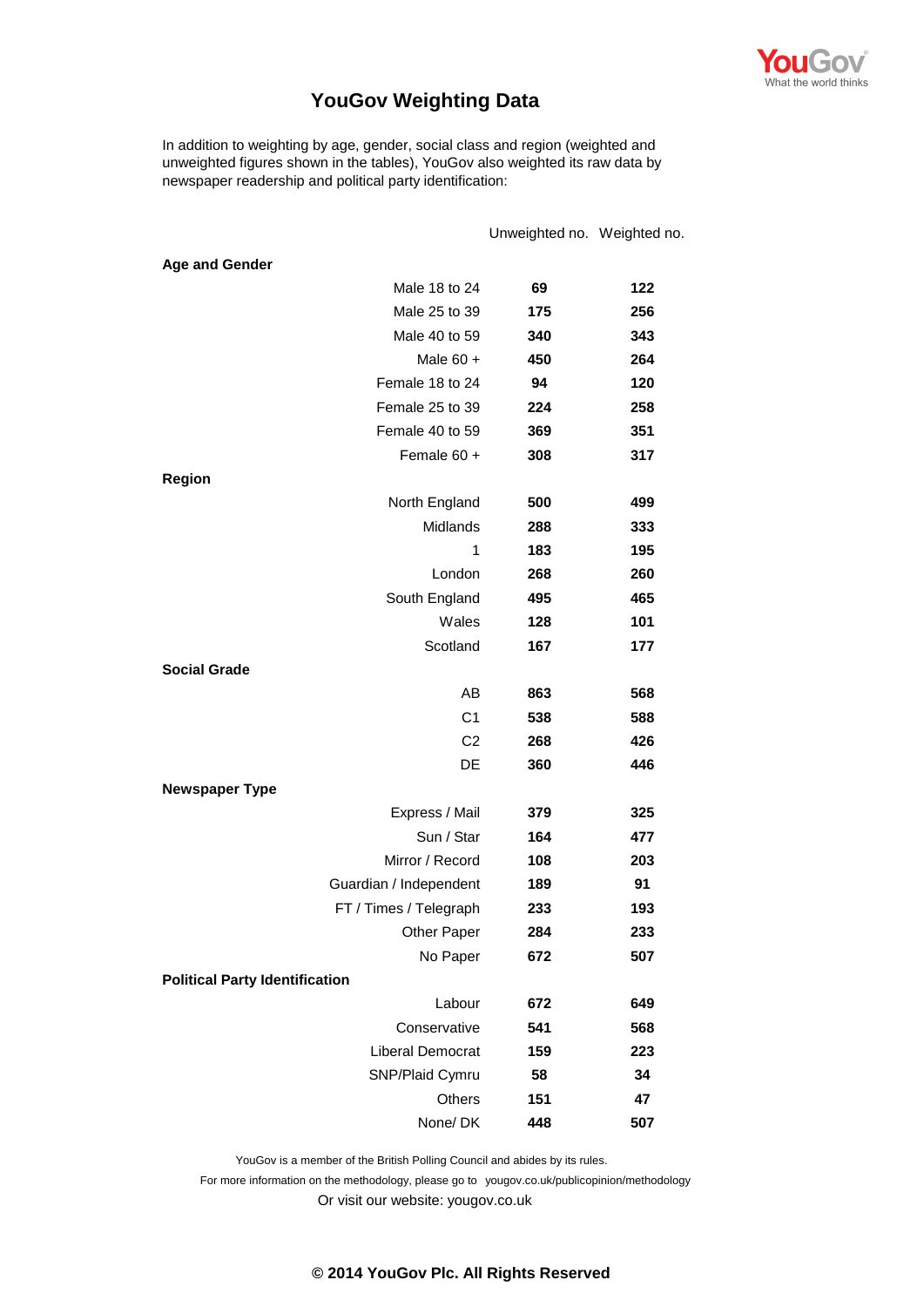|                                                                                                                                                                                                                                                                                               | <b>Voting intention</b> |                |                |                         |                     |                         | <b>2010 Vote</b> |            |                | Gender         |     |                   | Age            |                |      | <b>Social Grade</b> | Region |                         |                          |                  |                |
|-----------------------------------------------------------------------------------------------------------------------------------------------------------------------------------------------------------------------------------------------------------------------------------------------|-------------------------|----------------|----------------|-------------------------|---------------------|-------------------------|------------------|------------|----------------|----------------|-----|-------------------|----------------|----------------|------|---------------------|--------|-------------------------|--------------------------|------------------|----------------|
|                                                                                                                                                                                                                                                                                               | Total                   | Con Lab        |                | Lib<br>Dem              | <b>UKIP</b>         | <b>Con</b>              | Lab              | Lib<br>Dem | Male           | Female         |     | 18-24 25-39 40-59 |                | $60+$          | ABC1 | C2DE                | London | <b>Rest of</b><br>South | <b>Midlands</b><br>Wales | <b>North</b>     | Scotland       |
| Weighted Sample 2029                                                                                                                                                                                                                                                                          |                         |                |                |                         | 510 621 151 215 613 |                         | 523              | 407        | 984            | 1045           | 241 | 513               | 694            | 580 1157       |      | 872                 | 260    | 659                     | 434                      | 499              | 177            |
| <b>Unweighted Sample</b>                                                                                                                                                                                                                                                                      | 2029                    | 502            | 611            | 129                     | 259                 | 614                     | 529              | 422        | $103-$         | 995            | 163 | 399               | 709            | 758            | 1401 | 628                 | 268    | 678                     | 416                      | 500              | 167            |
|                                                                                                                                                                                                                                                                                               | $\frac{1}{2}$           | %              | $\%$           | $\%$                    | %                   | %                       | %                | $\%$       | %              | %              | %   | $\%$              | $\%$           | $\%$           | $\%$ | %                   | %      | $\%$                    | %                        | %                | $\frac{9}{6}$  |
| How high do you think a tax on high sugar products<br>should be?<br>[Only asked to those respondents who would support<br>introducing a new tax on products containing a high amount                                                                                                          |                         |                |                |                         |                     |                         |                  |            |                |                |     |                   |                |                |      |                     |        |                         |                          |                  |                |
| of sugar, such as fizzy drinks; n=915]                                                                                                                                                                                                                                                        |                         |                |                |                         |                     |                         |                  |            |                |                |     |                   |                |                |      |                     |        |                         |                          |                  |                |
| 5% of the pre-tax price of the item                                                                                                                                                                                                                                                           | 29                      | 24             | 36             | 28                      | 24                  | 23                      | 31               | 30         | 23             | 35             | 45  | 36                | 26             | 23             | 27   | 32                  | 22     | 29                      | 25                       | 36               | 35             |
| 10% of the pre-tax price                                                                                                                                                                                                                                                                      | 27                      | 32             | 23             | 26                      | 35                  | 35                      | 29               | 21         | 30             | 24             | 19  | 23                | 27             | 31             | 29   | 23                  | 21     | 26                      | 35                       | 19               | 42             |
| 20% of the pre-tax price                                                                                                                                                                                                                                                                      | 20                      | 23             | $16\,$         | $30\,$                  | $12$                | $22\,$                  | 12               | 26         | 24             | 16             | 6   | 16                | 24             | 22             | 20   | 20                  | 30     | 18                      | 23                       | 16               | 14             |
| 50% of the pre-tax price                                                                                                                                                                                                                                                                      | 6                       | $\overline{7}$ | $\,6\,$        | $\,6\,$                 | 5                   | $\boldsymbol{7}$        | $\mathbf 5$      | $\,6\,$    | 5              | $\overline{7}$ | 3   | $\,6\,$           | $\overline{5}$ | $\overline{7}$ | 6    | 6                   | 6      | $\overline{7}$          | $\overline{\mathbf{c}}$  | 8                | $\, 6$         |
| 100% of the pre-tax price                                                                                                                                                                                                                                                                     | 5                       | 3              | $\overline{5}$ | $\overline{\mathbf{4}}$ | 8                   | $\overline{\mathbf{4}}$ | $\sqrt{5}$       | 5          | $\overline{5}$ | $\overline{4}$ | 6   | 6                 | 5              | $\overline{4}$ | 5    | 5                   | 8      | 5                       | $\mathbf{3}$             | 6                | $\mathbf{1}$   |
| Don't know                                                                                                                                                                                                                                                                                    | 13                      | 11             | 15             | 6                       | 16                  | 9                       | 18               | 12         | 12             | 14             | 20  | 13                | 13             | 13             | 13   | 14                  | 13     | 16                      | 12                       | 15               | $\overline{2}$ |
| Would you support or oppose introducing new<br>regulations limiting the amount of sugar that is allowed<br>in food?                                                                                                                                                                           |                         |                |                |                         |                     |                         |                  |            |                |                |     |                   |                |                |      |                     |        |                         |                          |                  |                |
| Support                                                                                                                                                                                                                                                                                       | 66                      | 71             | 69             | 65                      | 65                  | 70                      | 70               | 69         | 62             | 70             | 46  | 61                | 71             | 73             | 67   | 65                  | 66     | 68                      | 62                       | 68               | 65             |
| Oppose                                                                                                                                                                                                                                                                                        | 21                      | 21             | 21             | 19                      | 26                  | 23                      | 20               | $18\,$     | 24             | 18             | 27  | 23                | 19             | 19             | 23   | 19                  | 19     | 20                      | 22                       | 22               | 20             |
| Don't know                                                                                                                                                                                                                                                                                    | 13                      | $\overline{7}$ | 10             | 16                      | 10                  | $\overline{7}$          | 10               | 13         | 14             | 12             | 27  | 16                | 10             | 8              | 11   | 16                  | 14     | 12                      | 16                       | 10 <sup>10</sup> | 15             |
| The World Health Organisation recommended that<br>people get no more than 10% of their calories each day<br>from sugar, with a target of 5% (this includes sugar<br>added to drinks and cereals, but also sugar in items<br>like cakes, biscuits and fizzy drinks, and in processed<br>meals) |                         |                |                |                         |                     |                         |                  |            |                |                |     |                   |                |                |      |                     |        |                         |                          |                  |                |
| Do you think this limit sounds too high, too low, or<br>about right?                                                                                                                                                                                                                          |                         |                |                |                         |                     |                         |                  |            |                |                |     |                   |                |                |      |                     |        |                         |                          |                  |                |
| Too high                                                                                                                                                                                                                                                                                      | 8                       | $\overline{7}$ | 10             | 11                      | 5                   | 7                       | 9                | 4          | 9              | $\overline{7}$ | 5   | 9                 | 8              | 8              | 9    | 6                   | 9      | 6                       | 9                        | $\overline{7}$   | 12             |
| Too low                                                                                                                                                                                                                                                                                       | 12                      | 12             | 12             | 8                       | 18                  | 14                      | 12               | 9          | 11             | 12             | 16  | 12                | 11             | 10             | 11   | 13                  | 11     | 13                      | 12                       | 11               | 10             |
| About right                                                                                                                                                                                                                                                                                   | 54                      | 60             | 55             | 55                      | 45                  | 57                      | 53               | 57         | 50             | 57             | 48  | 46                | 54             | 62             | 56   | 50                  | 55     | 54                      | 53                       | 53               | 52             |
| Don't know                                                                                                                                                                                                                                                                                    | 27                      | 21             | 23             | 26                      | 32                  | 22                      | 26               | $30\,$     | 29             | 25             | 31  | 32                | 27             | 20             | 24   | 31                  | 25     | 27                      | 26                       | 29               | 27             |
|                                                                                                                                                                                                                                                                                               |                         |                |                |                         |                     |                         |                  |            |                |                |     |                   |                |                |      |                     |        |                         |                          |                  |                |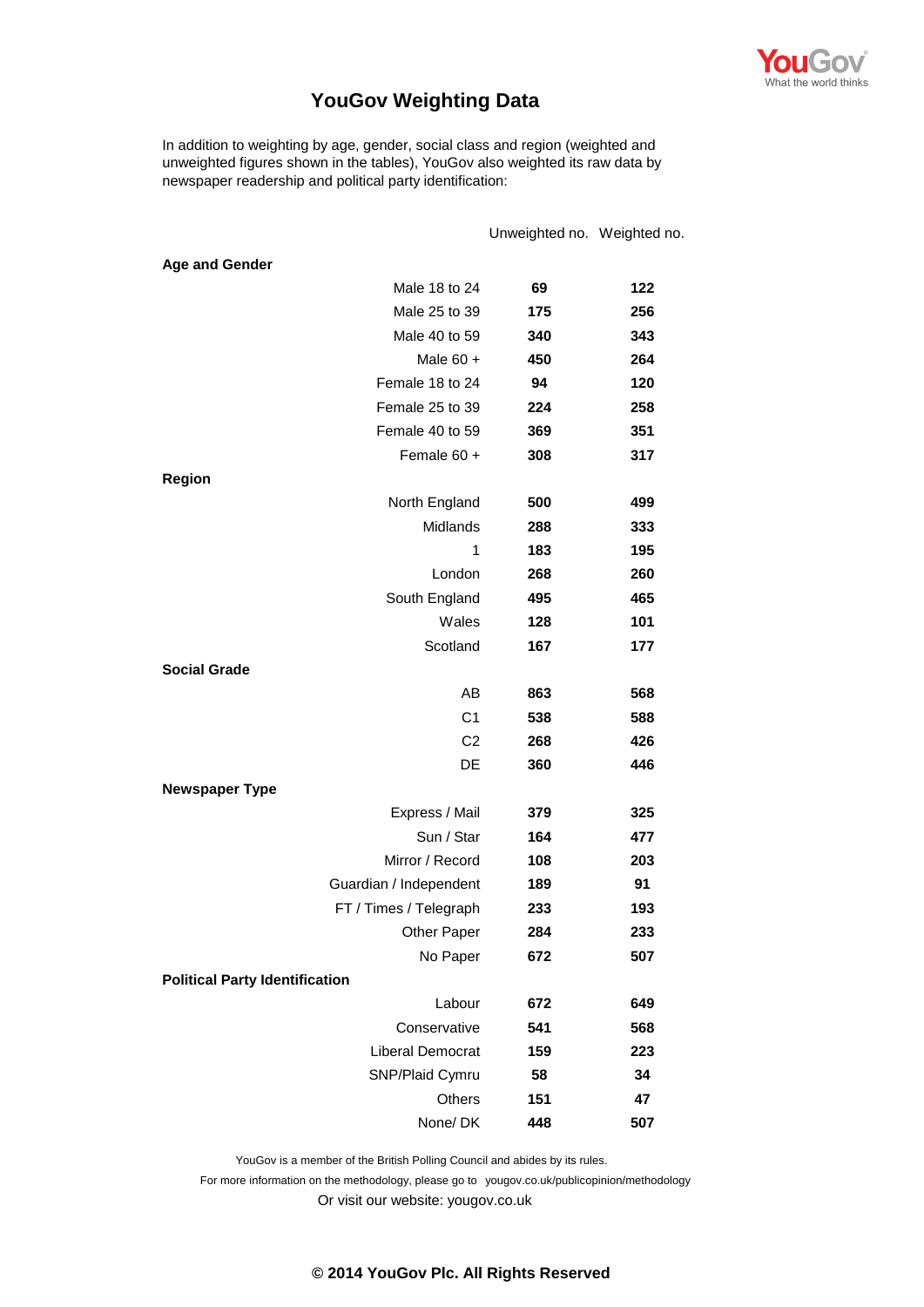|                                                                                                                                                                                                                                                                                                                                                                                                                                                                                   |          |          | <b>Voting intention</b> |            |          |                | 2010 Vote |            |          | Gender         |          | Age         |          |          |                 | <b>Social Grade</b> |          |                  | Region            |              |                |
|-----------------------------------------------------------------------------------------------------------------------------------------------------------------------------------------------------------------------------------------------------------------------------------------------------------------------------------------------------------------------------------------------------------------------------------------------------------------------------------|----------|----------|-------------------------|------------|----------|----------------|-----------|------------|----------|----------------|----------|-------------|----------|----------|-----------------|---------------------|----------|------------------|-------------------|--------------|----------------|
|                                                                                                                                                                                                                                                                                                                                                                                                                                                                                   | Total    | Con      | l Lab                   | Lib<br>Dem | UKIP     | Con            | Lab       | Lib<br>Dem | Male     | Female         |          | 18-24 25-39 | 40-59    | $60+$    | ABC1            | C2DE                | London   | Rest of<br>South | Midlands<br>Wales | <b>North</b> | Scotland       |
| <b>Weighted Sample</b>                                                                                                                                                                                                                                                                                                                                                                                                                                                            | 2029     | 510 621  |                         | 151        | 215      | 613            | 523       | 407        | 984      | 1045           | 241      | 513         | 694      | 580      | 1157            | 872                 | 260      | 659              | 434               | 499          | 177            |
| <b>Unweighted Sample</b>                                                                                                                                                                                                                                                                                                                                                                                                                                                          | 2029     |          |                         |            |          |                |           | 422        | 03       | 995            | 163      | 399         | 709      |          | 40 <sup>°</sup> | 628                 | 268      | 678              | 416               | 500          | 167            |
|                                                                                                                                                                                                                                                                                                                                                                                                                                                                                   | %        | %        | %                       | %          | %        | %              | %         | %          | %        | %              | %        | %           | %        | %        | %               | %                   | %        | %                | %                 | %            | %              |
| The governments advisory group on sugar in food is<br>chaired by Professor Ian Macdonald, a leading<br>nutritionist from Nottingham University. Professor<br>Macdonald is also a paid advisor for Coca-Cola and for<br>Mars.                                                                                                                                                                                                                                                      |          |          |                         |            |          |                |           |            |          |                |          |             |          |          |                 |                     |          |                  |                   |              |                |
| Do you think it is or is not acceptable for Professor<br>Macdonald to advise Coca-Cola and Mars at the same<br>time as advising the government?                                                                                                                                                                                                                                                                                                                                   |          |          |                         |            |          |                |           |            |          |                |          |             |          |          |                 |                     |          |                  |                   |              |                |
| Is acceptable                                                                                                                                                                                                                                                                                                                                                                                                                                                                     | 23       | 28       | 24                      | 28         | 15       | 27             | 23        | 21         | 23       | 24             | 27       | 26          | 21       | 21       | 23              | 23                  | 22       | 25               | 19                | 24           | 28             |
| Is not acceptable                                                                                                                                                                                                                                                                                                                                                                                                                                                                 | 60       | 60       | 61                      | 60         | 73       | 62             | 62        | 64         | 59       | 61             | 43       | 51          | 66       | 69       | 62              | 58                  | 61       | 59               | 61                | 59           | 64             |
| Don't know                                                                                                                                                                                                                                                                                                                                                                                                                                                                        | 17       | 13       | 15                      | 12         | 11       | 11             | 16        | 15         | 18       | 15             | 30       | 23          | 13       | 10       | 15              | 18                  | 17       | 16               | 20                | 18           | $\overline{7}$ |
| The following questions are about organ donation.<br>Currently England has an opt-in system, meaning that<br>people's organs can only be used for transplants after<br>their death if the person has consented (which they do<br>through the NHS organ donation register). Wales is<br>switching to an opt-out system, meaning that<br>everyone's organs can be used for transplants after<br>their death unless the person has indicated that they do<br>NOT want to be a donor. |          |          |                         |            |          |                |           |            |          |                |          |             |          |          |                 |                     |          |                  |                   |              |                |
| Which system would you prefer to see<br>An opt-in system (where people have to give consent to<br>donate their organs after their death)                                                                                                                                                                                                                                                                                                                                          | 37       | 42       | 36                      | 34         | 41       | 43             | 36        | 30         | 37       | 37             | 28       | 36          | 37       | 42       | 37              | 37                  | 38       | 38               | 38                | 38           | 31             |
| An opt-out system (where people have to indicate if they do                                                                                                                                                                                                                                                                                                                                                                                                                       |          |          |                         |            |          |                |           |            |          |                |          |             |          |          |                 |                     |          |                  |                   |              |                |
| NOT consent to donating their organs after their death)                                                                                                                                                                                                                                                                                                                                                                                                                           | 54       | 53       | 55                      | 56         | 52       | 52             | 56        | 62         | 51       | 56             | 51       | 51          | 58       | 52       | 55              | 52                  | 50       | 55               | 51                | 53           | 61             |
| Don't know                                                                                                                                                                                                                                                                                                                                                                                                                                                                        | 9        | 5        | 9                       | 10         | 6        | $\overline{4}$ | 8         | 9          | 11       | $\overline{7}$ | 21       | 12          | 5        | 6        | 8               | 10                  | 12       | $\overline{7}$   | 11                | 9            | 8              |
| Would you support or oppose allowing payments to<br>people who donate organs for transplant?                                                                                                                                                                                                                                                                                                                                                                                      |          |          |                         |            |          |                |           |            |          |                |          |             |          |          |                 |                     |          |                  |                   |              |                |
| Support<br>Oppose                                                                                                                                                                                                                                                                                                                                                                                                                                                                 | 27<br>56 | 22<br>64 | 33<br>54                | 16<br>65   | 34<br>53 | 26<br>61       | 28<br>59  | 19<br>62   | 34<br>50 | 21<br>62       | 40<br>32 | 36<br>42    | 26<br>62 | 16<br>71 | 27<br>58        | 28<br>54            | 27<br>50 | 25<br>58         | 30<br>53          | 26<br>60     | 29<br>58       |
| Don't know                                                                                                                                                                                                                                                                                                                                                                                                                                                                        | 17       | 14       | 13                      | 19         | $13$ 13  |                | 13        | 19         | 17       | 17             | 27       | 22          | 12       | 13       | 16              | 18                  | 23       | 17               | 17                | 14           | 13             |
| And would you support or oppose allowing payments<br>to the families of people who donate organs for<br>transplant after their death?<br>Support                                                                                                                                                                                                                                                                                                                                  | 28       | 21       | 35                      | 20         | 32       | 26             | 30        | 19         | 34       | 21             | 36       | 35          | 29       | 16       | 26              | 29                  | 24       | 28               | 31                | 27           | 25             |
| Oppose                                                                                                                                                                                                                                                                                                                                                                                                                                                                            | 56       | 66       | 51                      | 61         | 55       | 61             | 58        | 63         | 50       | 62             | 41       | 43          | 59       | 71       | 59              | 53                  | 53       | 56               | 52                | 61           | 62             |
| Don't know                                                                                                                                                                                                                                                                                                                                                                                                                                                                        | 16       | 13       | 13                      | 18         | 13       | 12             | 13        | 18         | 16       | 16             | 23       | 22          | 12       | 13       | 14              | 18                  | 24       | 16               | 17                | 13           | 13             |